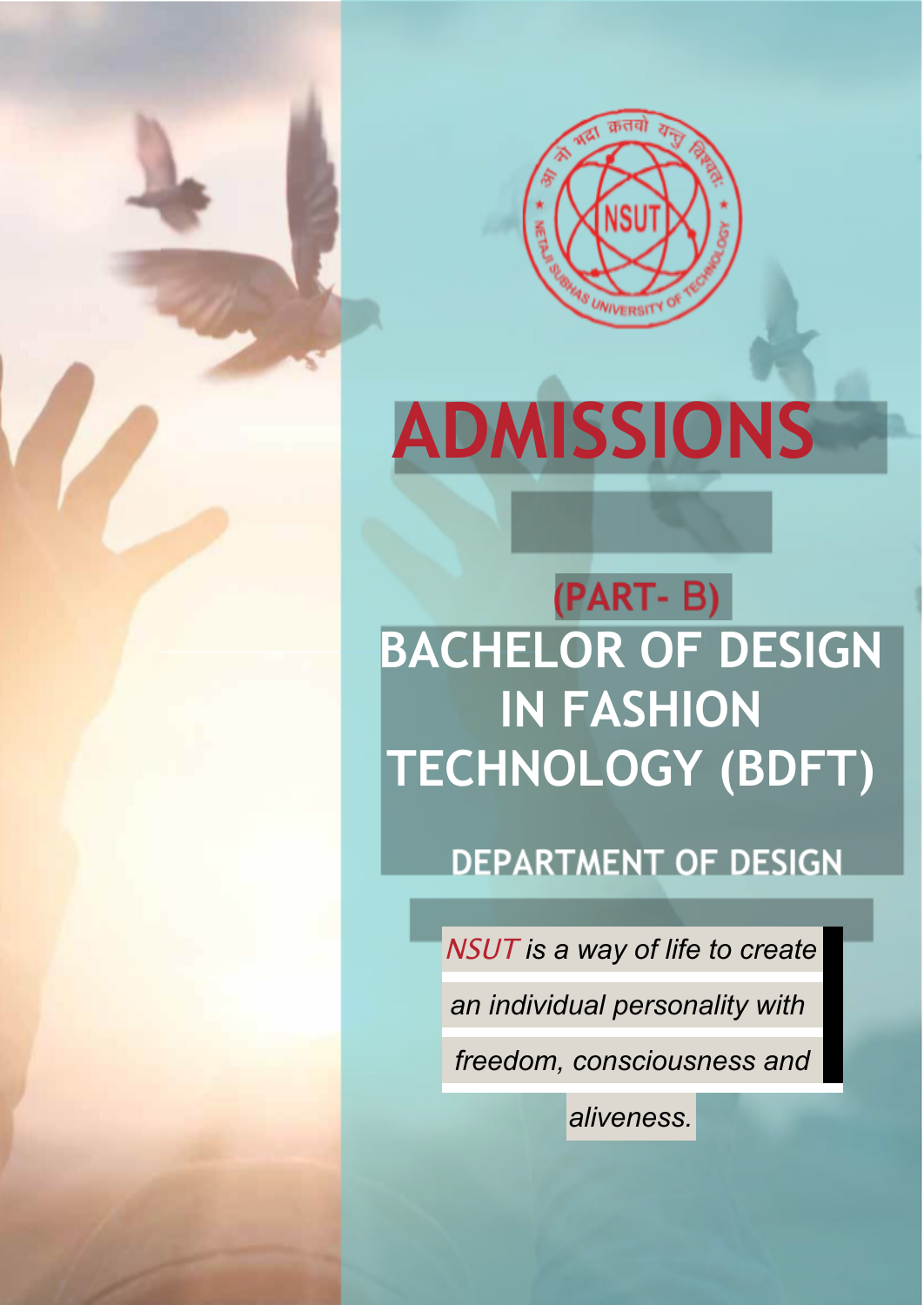# **Disclaimer**

By using or accessing this Brochure you agree with the Disclaimer without any qualification or limitation. Netaji Subhas University of Technology (NSUT) reserves the right to add, alter or delete material from this Brochure at any time and may, at any time, revise these contents without notifying you. You are bound by any such amendments and NSUT therefore advise that you periodically visit the website of NSUT to review the current contents. The Brochure and all its content are being provided on an "as is" and "as available" basis. Your use of the Brochure is solely at your own risk. This Brochure is for guidance and reference only. It does not constitute part of an offer or contract. The contents are subject to change without prior notice. Computer generated images are the artist's impression & illustration and are an indicative of the actual designs, drawing or layout. The particulars contained on this Brochure regarding the details of the course are being periodically modified in terms of the stipulations / recommendations and rules of NSUT and accordingly may not be fully in line thereof as of date. You are therefore required to verify all the details, other relevant terms independently with NSUT prior to concluding any decision. Till such time the details are fully updated, the said information will not be construed as an advertisement. To find out more about terms and conditions, please contact NSUT during working hours on any working day. Though all efforts have to be made to ensure accuracy, however, in no circumstances will NSUT be held liable for claims made by the users for any of the inaccuracies in the information provided in this Brochure. NSUT will under no circumstance be liable for any expense, loss or damage including, without limitation, indirect or consequential loss or damage, or any expense, loss or damage whatsoever arising from use, or loss of use, of data, arising out of or in connection with the use of this Brochure on the website. The Brochure or its part may not be reproduced or transmitted in any form or by any means, electronic or mechanical, including photocopying, recording or any information storage and retrieval system, without the permission from NSUT. Any infringements will be very strictly dealt with. This Brochure (Part A and Part B) for Fashion Technology course is for internal and private circulation only.

**Any dispute related to contents of the admission brochure and admission process will be subject to Delhi jurisdiction only.**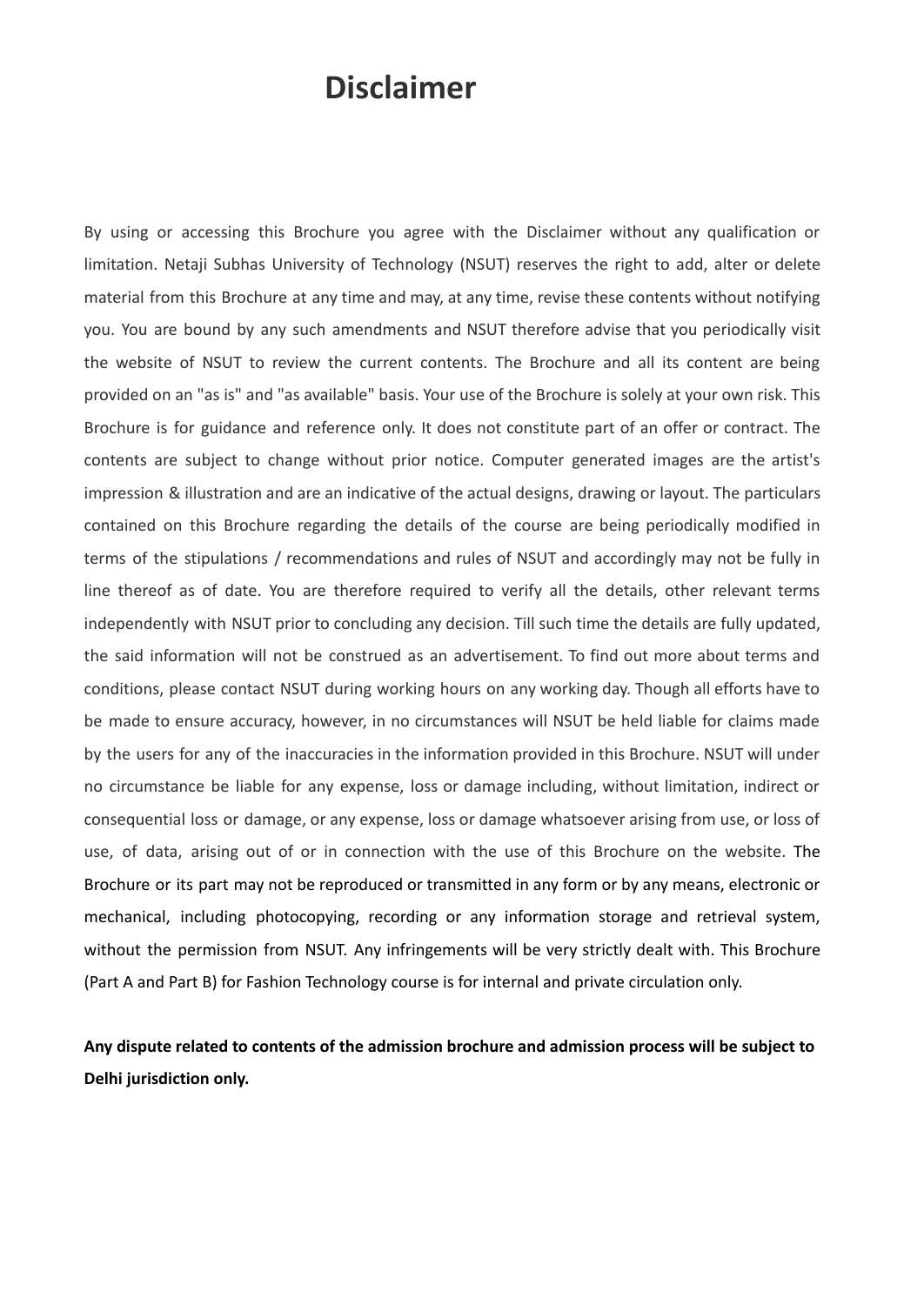# **CONTENTS**

# **Schedule for Admission to B. Des in Fashion Technology (BDFT) Programme**

# **Chapter 1 Eligibility and Selection Criteria**

# **Chapter 2 Reservation**

- **2.1** Region
- **2.2** Relaxation in Minimum Marks Criterion in Qualifying Examination for Reserved Category/ Sub-Category Candidates
- **2.3** Reservation Policy of NSUT
- **2.4** Certificates required for reserved seats at the time of document verification
- **2.5** Seat Matrix

# **Chapter 3 Online Registration Procedure**

- **3.1** Submission of Registration-cum-Counselling Fee
- **3.2** Instructions for online payment of registration fees
- **3.3** Online Registration and Result Declaration
- **3.4** Counselling Instructions for admission to B.Des in Fashion Technology (BDFT) Course

# **Chapter 4 Online Counselling Procedure**

- 4.1 I<sup>st</sup> /II<sup>nd</sup>/III<sup>rd</sup>/IV<sup>th</sup> Round of Counselling
- **4.2** Online Document Verification during each round of counselling

# **Chapter 5 Fee Structures**

- **5.1** Procedure to pay admission fee
- **5.2** Withdrawal of allotted seat and refund of fees

# **Chapter 6 Certificates and Formats**

**6.1** Certificate in respect of Defence Category (CW)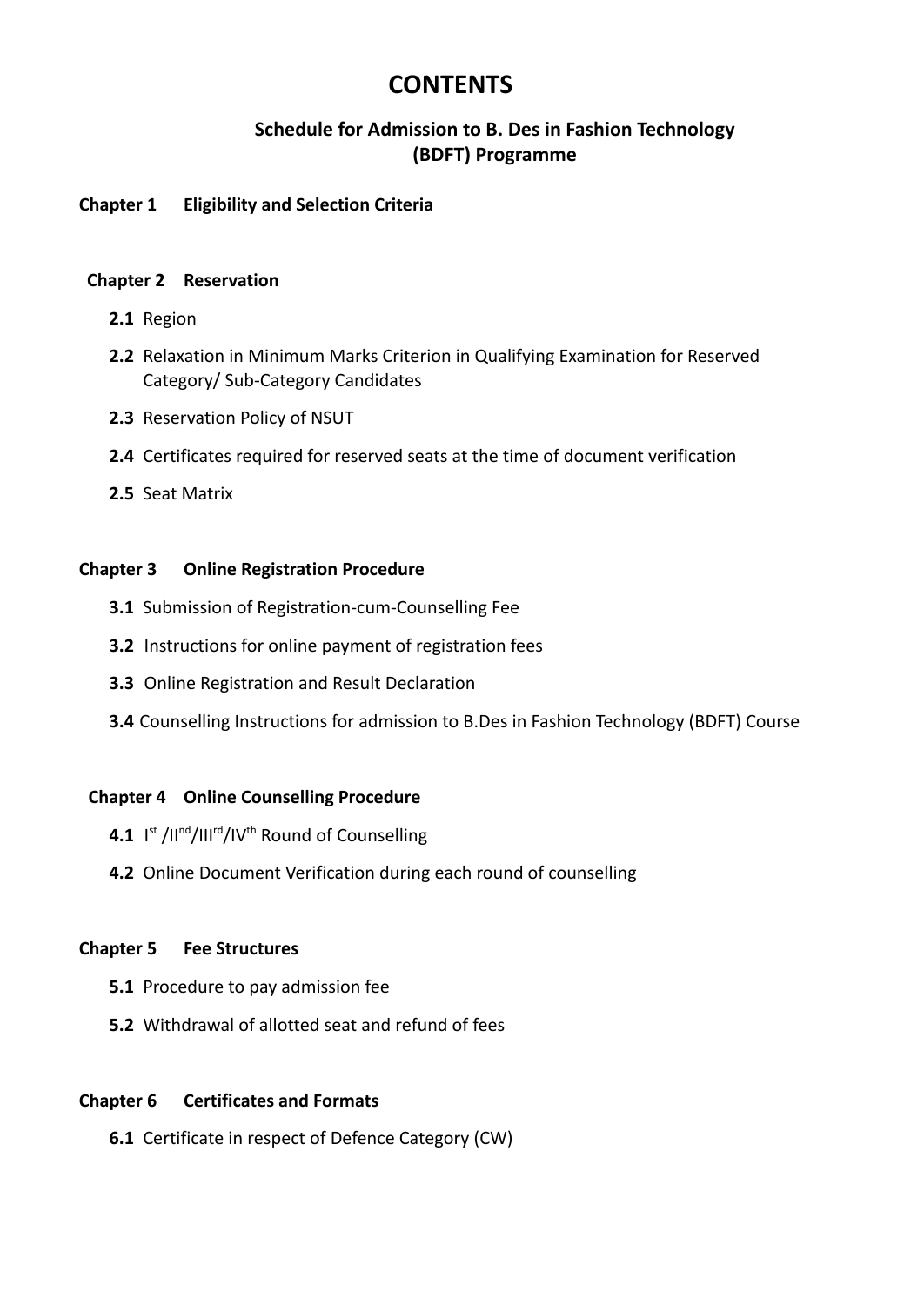- **6.2** Medical Fitness Certificate
- **6.3** Certificate for Differently Abled Person (PD)
- **6.4** Suitability certificate for availing admission against Differently Abled Person (PD)
- **6.5** Documents Required at the Time of Admission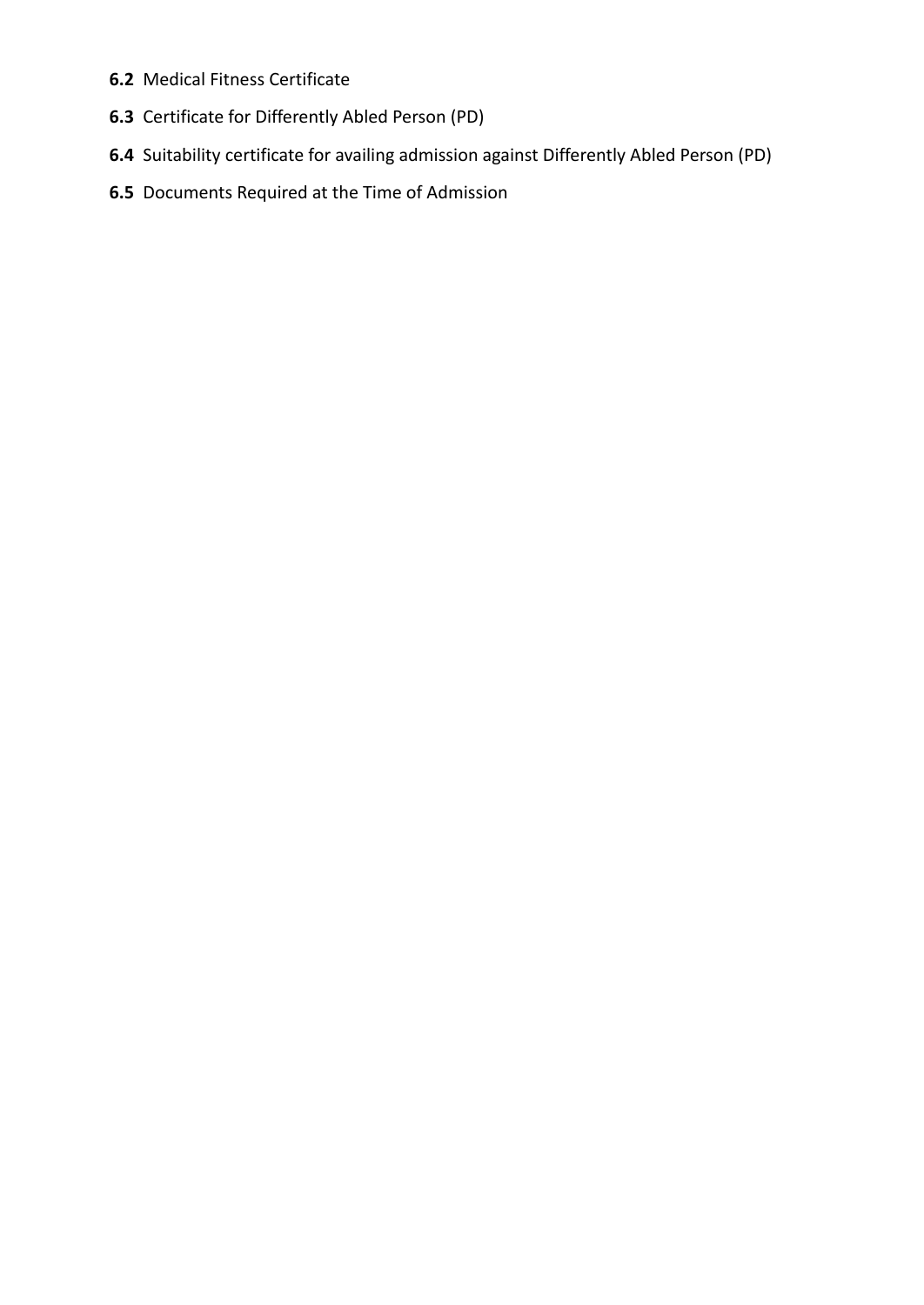| For any Admission related queries, please contact: |      |                      |
|----------------------------------------------------|------|----------------------|
| Dr. KN Chatterjee                                  | Mr.  | Mr. Himanshu Singhal |
| Manish Kumar                                       |      |                      |
| Mob: +91 9255176649<br>+91 9810199720              | Mob: |                      |

mail: [kn.chatterjee@nsut.ac.in](mailto:kn.chatterjee@nsut.ac.in) mail: [manish.kumar@nsut.ac.in](mailto:manish.kumar@nsut.ac.in) mail: [hsinghal@nsut.ac.in](mailto:hsinghal@nsut.ac.in)

# **Schedule for Admission to B.Des in Fashion Technology (BDFT) Programme**

| <b>MODE X</b>                                                                                                                                                          |                                                           |  |  |  |  |  |
|------------------------------------------------------------------------------------------------------------------------------------------------------------------------|-----------------------------------------------------------|--|--|--|--|--|
| Date and time of commencement for Online                                                                                                                               |                                                           |  |  |  |  |  |
| registration with uploading of all the relevant                                                                                                                        | 28 <sup>th</sup> July 2021 from 10:00 AM                  |  |  |  |  |  |
| documents                                                                                                                                                              | (Monday)                                                  |  |  |  |  |  |
| Last Date and Time for Online registration with                                                                                                                        |                                                           |  |  |  |  |  |
| uploading of documents (ID Proof, 12th Marksheet,                                                                                                                      | 10th August 2021 till 11:59 PM                            |  |  |  |  |  |
| Entrance Exam Rank, SC/ST/OBC/EWS/PD/CW                                                                                                                                | (Tuesday)                                                 |  |  |  |  |  |
| Certificates as applicable)                                                                                                                                            |                                                           |  |  |  |  |  |
| Display of Merit List of Candidates (up to 30<br>Candidates) on University Website and information by<br>email/SMS                                                     | 17 <sup>th</sup> August 2021<br>(Tuesday)                 |  |  |  |  |  |
| Admission fee deposit (of Rs. 2,06,000/-)<br>online (through SBI collect) Kindly make sure that all<br>the requisite documents are uploaded.                           | $17^{th}$ - $21^{st}$ August 2021<br>(Tuesday - Saturday) |  |  |  |  |  |
| Last date of withdrawal of admission as per NSUT<br>rules                                                                                                              | 31 <sup>st</sup> August 2021<br>(Tuesday)                 |  |  |  |  |  |
| Note: In case of delay in declaration of Class XII <sup>th</sup> result, provisional admission letter will be<br>issued or admission counselling dates may be revised. |                                                           |  |  |  |  |  |

# **MODE Y**

To be announced soon. Please visit NSUT website for details.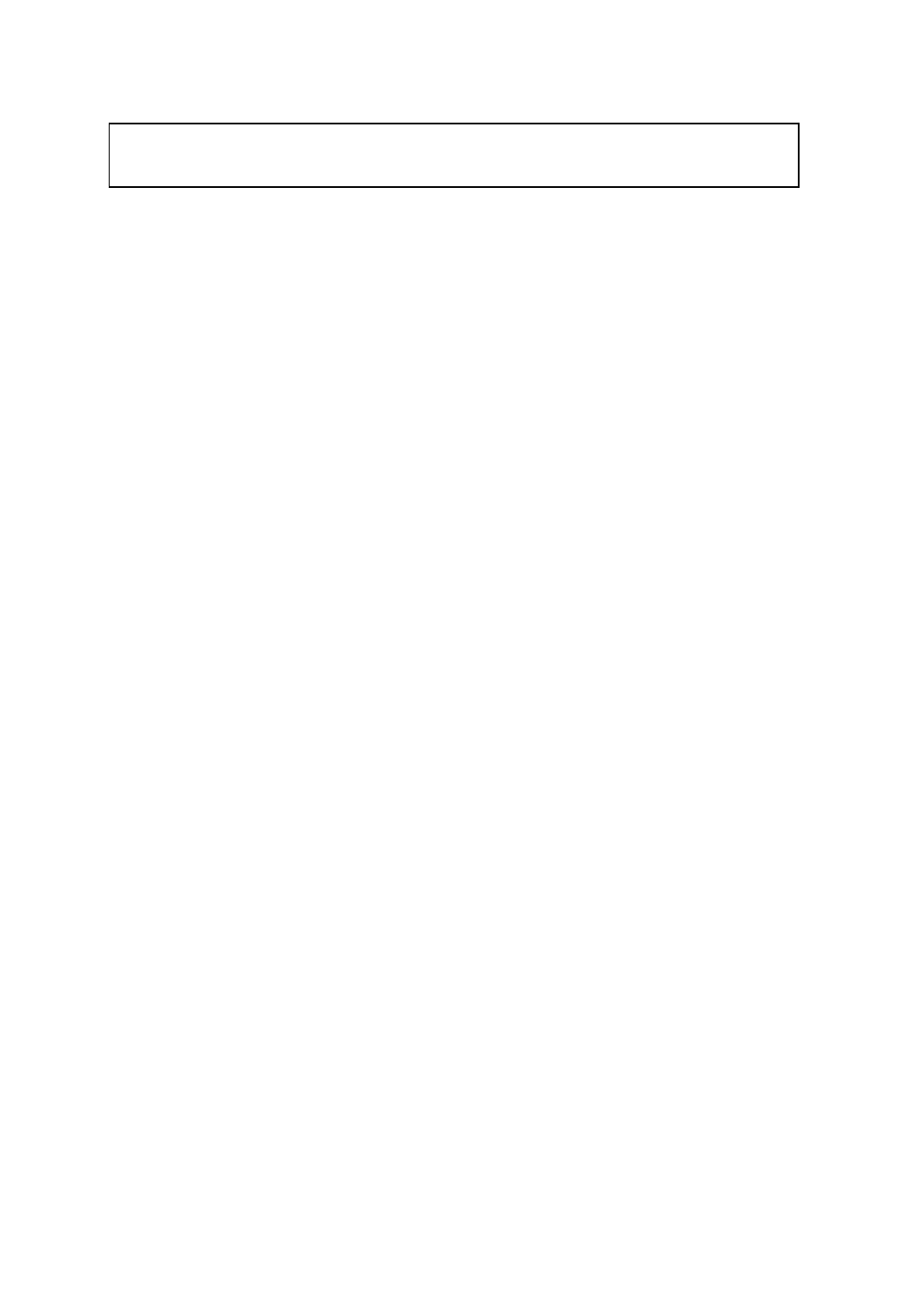| <b>SPOT ROUND (*)</b>                           | Date will be announced |
|-------------------------------------------------|------------------------|
| Display of final list of admitted<br>candidates | Date will be announced |

\*Note: If seats remain vacant, a Spot round will be held. The relevant information in this regard will **be displayed on the NSUT website.**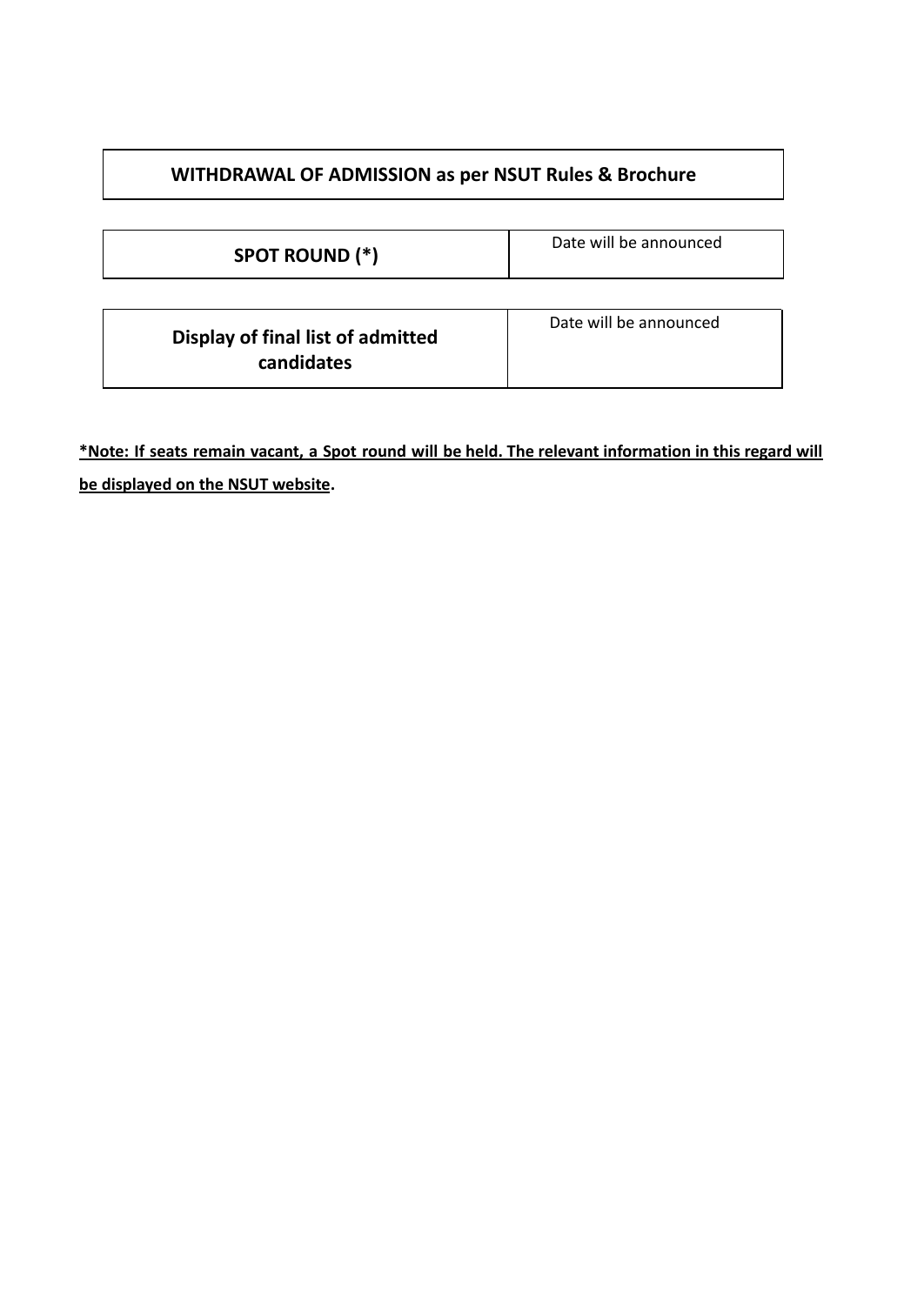# **Chapter 1**

# **Eligibility and Selection Criteria (**BDFT Course)

Seats in B. Des. In Fashion Technology (BDFT) Programme will be filled in two different modes:

- **1. Mode X:** 30 seats will be filled based on the rank in a National /State Level "Fashion Technology / Design" Entrance Examination and as per the Brochure.
- **2. Mode Y**: 30 seats will be filled on 12th marks merit will be filled up and as per the Brochure.
- **3.** If there is any vacancy in any mode after exhausting the waiting list, it may be filled by the waiting list of another mode.
- **4.** For admission visit the NSUT website regularly.
- **5.** There is no minimum or maximum age criterion.

# **1. Mode X (Eligibility and Selection Criteria)**

The total of 30 seats in this Mode for the B.Des in Fashion Technology (BDFT) course shall be equally split in two categories:

**A. Science with Mathematics Stream - 15 seats**

# **B. All other Streams - 15 seats**

In all other streams, students from any stream are eligible to apply. However, in the event of non-fulfilment of seats in any one stream, students from the other stream shall be considered to complete the total strength of intake under that stream.

# **A. Science with Mathematics Stream**

# **A(1) Merit List-First Preference**

A(1.1) Candidates securing a rank in a National Level "Fashion Technology / Design" Entrance Examination (for a four Year Course) of any Central ("Government of India") funded Institute/University for the session 2021 - 22.

# AND

A(1.2) In case of a candidate appearing in "more than one" National Examination in "Fashion Technology / Design", the "best rank" in the National Level Examinations of the candidate shall be considered.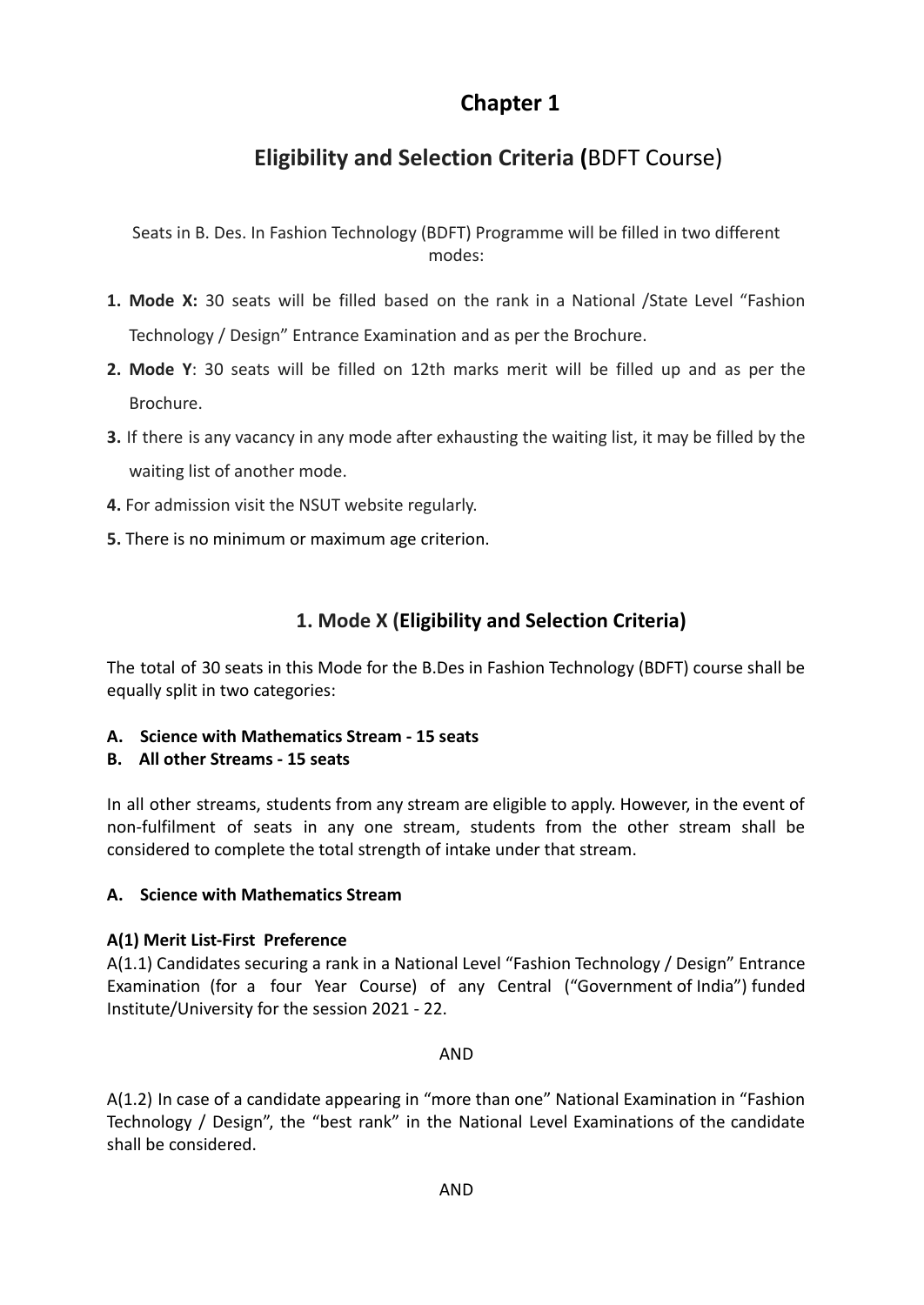A(1.3) Educational Qualifications for A(1): The 12<sup>th</sup> class examination in the 10+2 pattern of examination of any recognized Central/State Board of Examination with minimum 60% marks in aggregate of Physics, Chemistry, Mathematics and English provided that the candidate has passed in all the subjects separately. The relaxation in "percentage of marks" for first preference for reserved category is mentioned in Chapter 2.

# **A(2) Merit List-Second Preference**

A(2.1) Candidates securing a rank in a State Level "Fashion Technology / Design" Entrance Examination (for a four Year Course) of any State Government Funded Institute/University for the session 2021-22.

AND

A(2.2) In case of a candidate, appearing in "more than one" State Level Examination of "Fashion Technology / Design" "the best rank" in State Level Examinations of the candidate shall be considered.

#### AND

A(2.3) Educational Qualifications for A(2): The 12<sup>th</sup> class examination in the 10+2 pattern of examination of any recognized Central/State Board of Examination with minimum 60% marks in aggregate of Physics, Chemistry, Mathematics and English provided that the candidate has passed in all the subjects separately. The relaxation in "percentage of marks" for second preference for reserved category is mentioned in Chapter 2.

## **B. All Other Streams**

# **B (1) Merit List- First Preference**

B(1.1) Candidates securing a rank in a National Level "Fashion Technology / Design" Entrance Examination (for a four Year Course) of any Central ("Government of India") funded Institute/University for the session 2021-22.

## AND

B(1.2) In case of a candidate appearing in "more than one" National Level Examination in "Fashion Technology / Design", the "best rank" in the National Level Examinations of the candidate shall be considered.

## AND

B(1.3) Educational Qualifications for B(1) : Minimum 60% aggregate marks (best four including English) in  $12<sup>th</sup>$  class examination in the  $10+2$  pattern of examination of any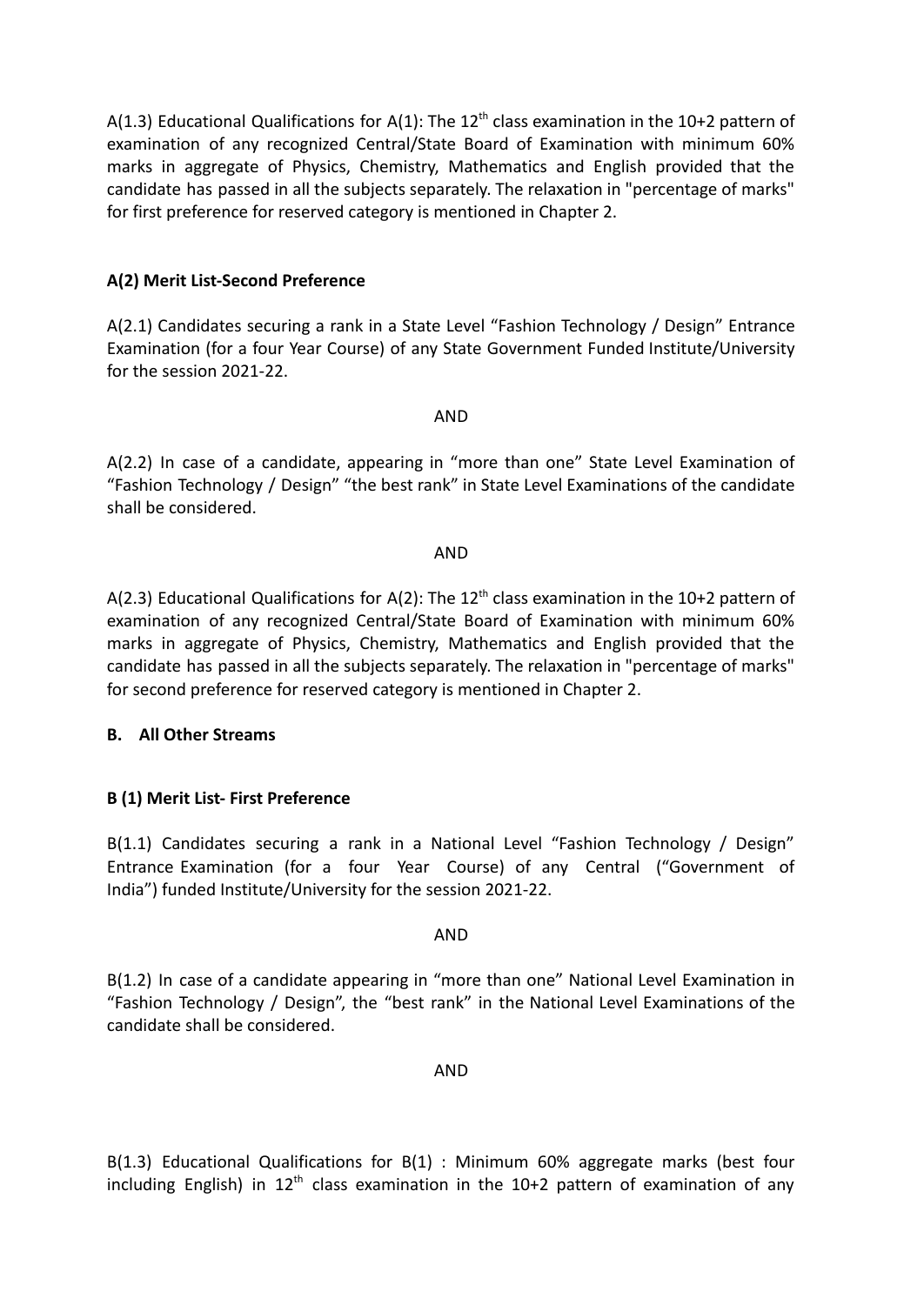recognized Central/State Board of Examination provided that the candidate has passed in all the subjects separately. The relaxation in "percentage of marks" for first preference for reserved category is mentioned in Chapter 2.

## **B(2) Merit List -Second Preference**

B(2.1) Candidates securing a rank in a State Level "Fashion Technology / Design" Entrance Examination (for a four Year Course) of any State Government Funded Institute/University for the session 2021-22.

#### AND

B(2.2) In case of a candidate, appearing in "more than one" State Level Examination of "Fashion Technology / Design" "the best rank" in the State Level Examinations of the candidate shall be considered.

#### AND

B(2.3) Educational Qualifications for B(2): Minimum 60% aggregate marks (best four including English) in  $12<sup>th</sup>$  class examination in the  $10+2$  pattern of examination of any recognized Central/State Board of Examination provided that the candidate has passed in all the subjects separately. The relaxation in "percentage of marks" for first preference for reserved category is mentioned in Chapter 2.

#### **AND**

## **Tie breaker for A & B**

If two or more applicants have the same rank, then the candidate older in age will be ranked higher.

Note: \*In case of any unavoidable ambiguity in the "above seat allocation procedure" during "seat allotment", the decision will be taken by the competent authority of NSUT and shall be binding on all.

# **2. Mode Y (Eligibility and Selection Criteria)**

The total of 30 seats in this Mode shall be equally split in two categories:

#### **A. Science with Mathematics Stream - 15 seats**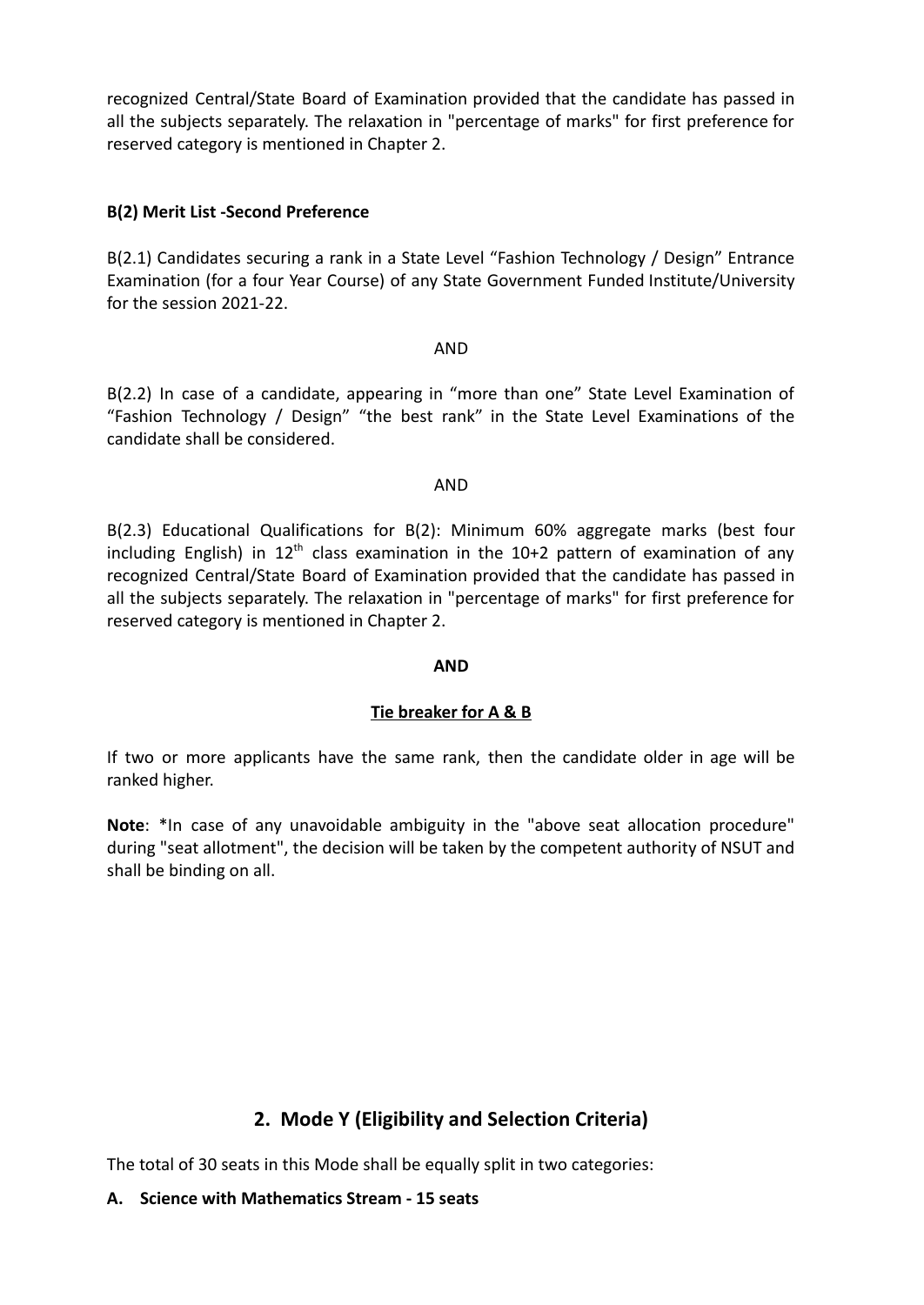# **B. All other Streams - 15 seats**

In all other streams, students from any stream are eligible to apply. However, in the event of non- fulfilment of seats in any one category, students from the other category shall be considered to complete the total strength of intake under that category.

# **A. Science with Mathematics Stream**

Candidates with minimum 70% aggregate marks in aggregate of Physics, Chemistry, Mathematics and English in  $12<sup>th</sup>$  class in the 10+2 pattern of examination of any recognized Central/State Board of Examination provided that the candidate has passed in all the subjects separately.

The 70% "marks criteria" is for the general category. The relaxation in "percentage of marks" for third preference for reserved category is mentioned in Chapter 2.

# **B. All Other Streams**

Candidates with minimum 70% aggregate marks (best four including English) in 12th class in the 10+2 pattern of examination of any recognized Central/State Board of Examination provided that the candidate has passed in all the subjects separately.

The 70% "marks criteria" is for the general category. The relaxation in "percentage of marks" for third preference for reserved category is mentioned in Chapter 2.

# **AND Tie breaker for A & B**

l)For point A and B above, if two or more applicants have the same rank, then the applicant having higher marks in English in  $12<sup>th</sup>$  will be ranked higher. If the tie still persists, then candidates older in age will be ranked higher.

Note: \*In case of any unavoidable ambiguity in the "above seat allocation procedure" during "seat allotment", the decision will be taken by the competent authority of NSUT and shall be binding on all.

# **Chapter 2 Reservation**

## **2.1 Region**

# **2.1.1 Delhi Region Candidates (85% of seats)**

A candidate passing the  $12<sup>th</sup>$  (10+2) class examination from a recognized School/

College/Institute located within the National Capital Territory (NCT) of Delhi will be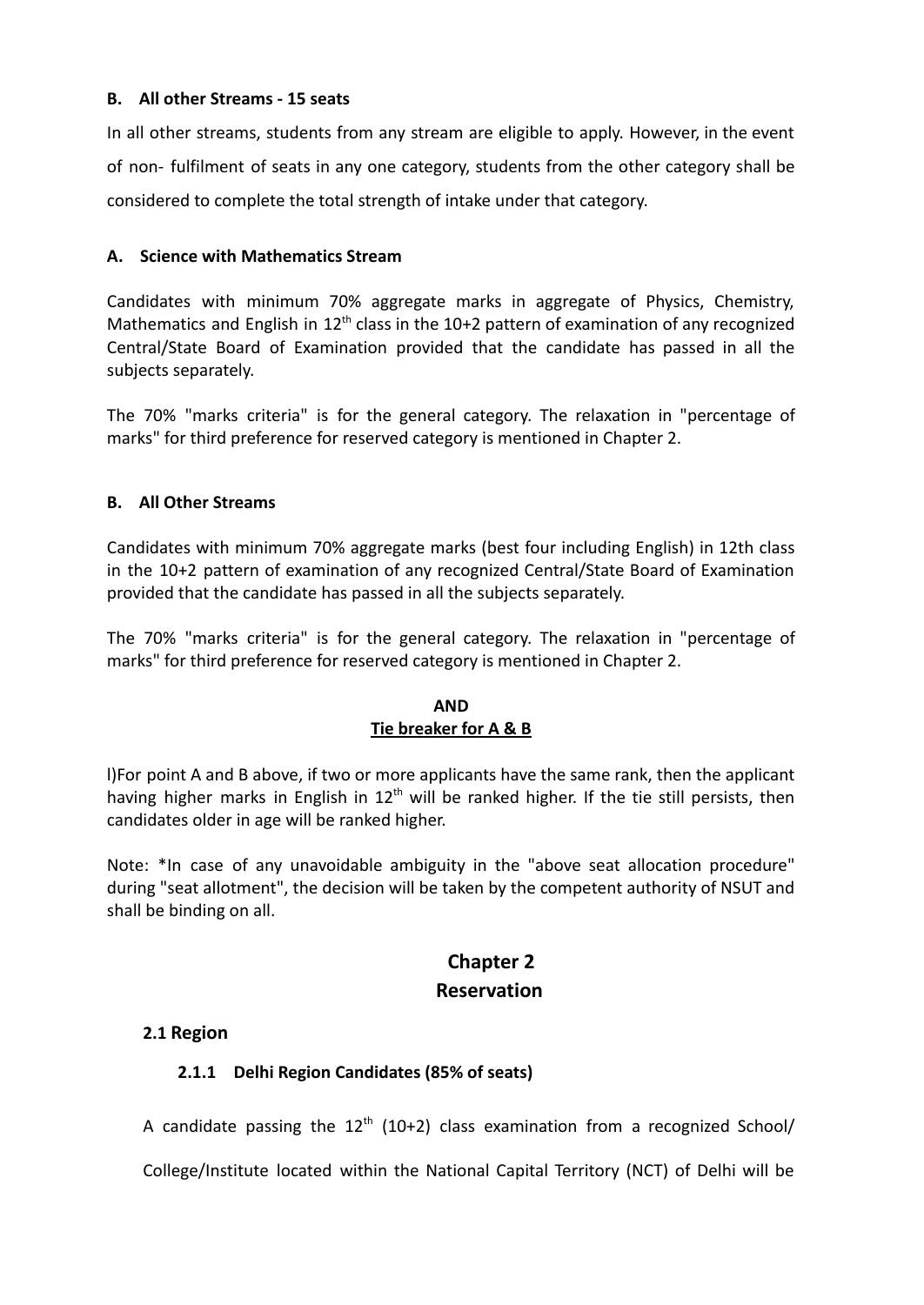considered for Delhi Region only.

#### **2.1.2 Outside Delhi Region Candidates (15% of seats)**

A candidate passing the  $12^{th}$  (10+2) class examination from a recognized School / College/Institute located outside the National Capital Territory of Delhi will be considered for Outside Delhi Region only.

**Note 1:** For a candidate, who has passed the qualifying examination through Patrachar Vidyalaya, Delhi/ National Institute of Open School, Delhi (NIOS), the criterion for deciding the region shall be the location of his/her centre of examination. In other words, if the centre of examination is located in the NCT of Delhi, the candidate shall be considered under the Delhi Region and if the centre of examination is located outside NCT of Delhi, he/she shall be considered under the Outside Delhi Region.

**Note 2:** Candidates who have appeared at the 12th class examination and have been placed in the compartment will not be eligible for admission.

**Note 3:** The conversion of vacant Outside Delhi Region seats to Delhi Region seats and vice versa will be done only in the Spot Round.

# **2.2 Relaxation in Minimum Marks Criterion in Qualifying Examination for Reserved Category/ Sub-Category Candidates**

Candidates belonging to various reserved categories namely OBC (Non Creamy Layer), Scheduled Caste, Scheduled Tribe, and sub-categories namely Defence, Differently Abled Person, who apply for seats reserved for them, shall be allowed a concession in the minimum percentage criterion as mentioned below:

- i. **Other Backward Class (OBC-NCL):** Candidates claiming reservation under Other Backward Class (Non-Creamy Layer) category shall be allowed a relaxation of 5%.
- ii. **Scheduled Caste (SC), Scheduled Tribe (ST):** Candidates claiming reservation under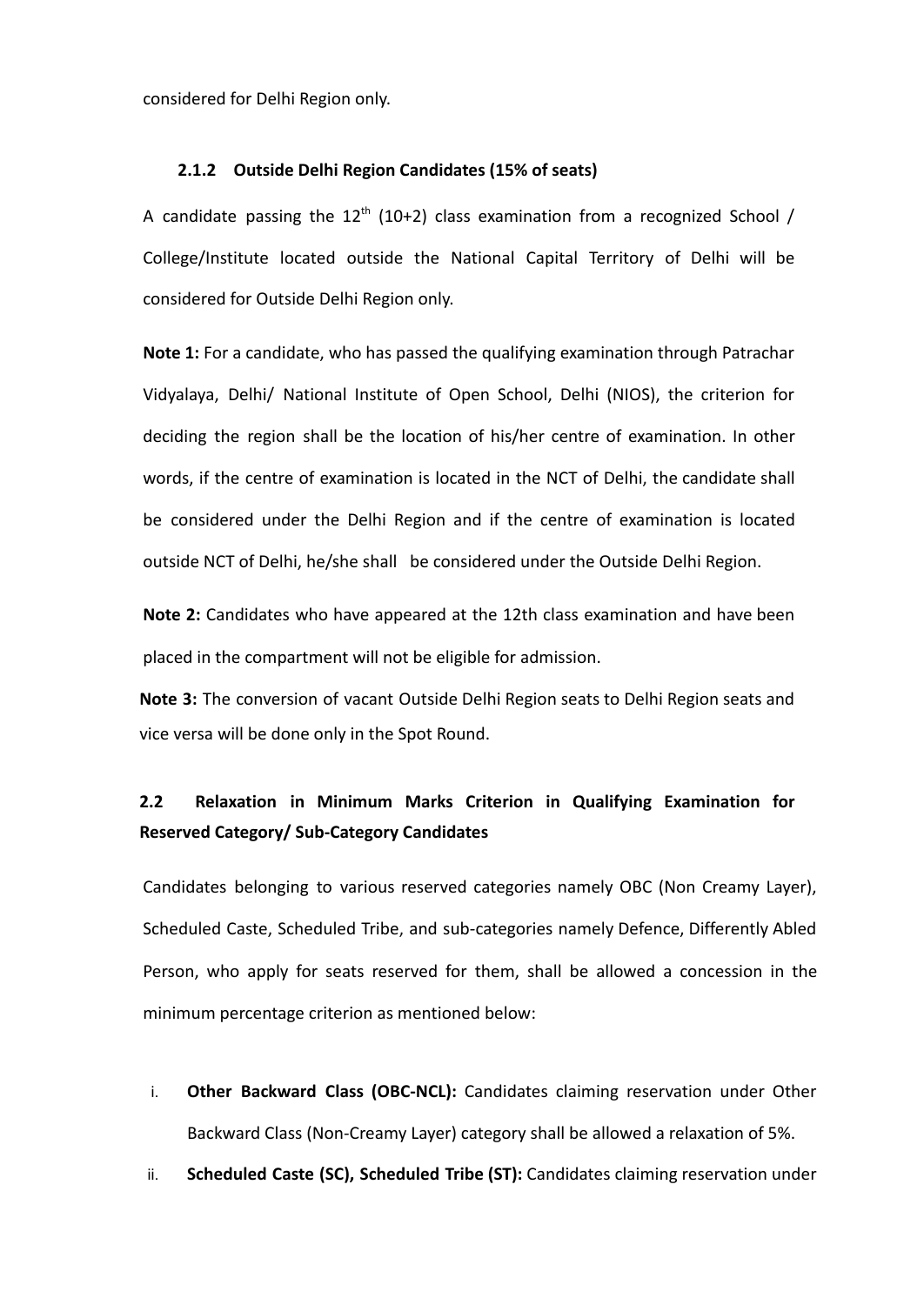Scheduled Caste (SC) or Scheduled Tribe (ST) shall be allowed a relaxation of 10%.

- iii. **Defence (CW):** Candidates claiming reservation under Defence sub-category (CW) shall be allowed a relaxation of 5%.
- iv. **Persons with Disabilities (PD):** Candidates claiming reservation under "Persons with Disabilities" (PD) sub-category shall be allowed a relaxation of 10%.

# **2.3 Reservation Policy**

- 2.3.1 **Scheduled Caste (SC):** 15% of the total seats are reserved for Scheduled Caste candidates.
- 2.3.2 **Scheduled Tribe (ST):** 7.5% of the total seats are reserved for Scheduled Tribe candidates.
- 2.3.3 **Other Backward Class (OB):** 27% of the total seats are reserved for Other Backward Class (Non-Creamy Layer) candidates.
- 2.3.4 **Economically Weaker Sections (EWS):** 10% of the total seats are reserved for EWS candidates.

*Sub-categories namely 'Defence' and 'Person with disabilities' is available under each category (General, SC, ST, OB).*

2.3.5 **Defence (CW):** 5% of the total seats in each category are reserved for candidates belonging to Defence sub-category in the following priority:

**Priority I -** Widows/wards of Defence personnel killed in action.

**Priority II -** Wards of disabled in action and boarded out from service.

**Priority III -** Widows/wards of Defence Personnel who died while in service with death attributable to military service.

**Priority IV -** Wards of disabled in service and boarded out with disability attributable to military service.

**Priority V -** Wards of Ex-Servicemen and serving personnel/para military/police personnel who are in receipt of the following Gallantry Awards: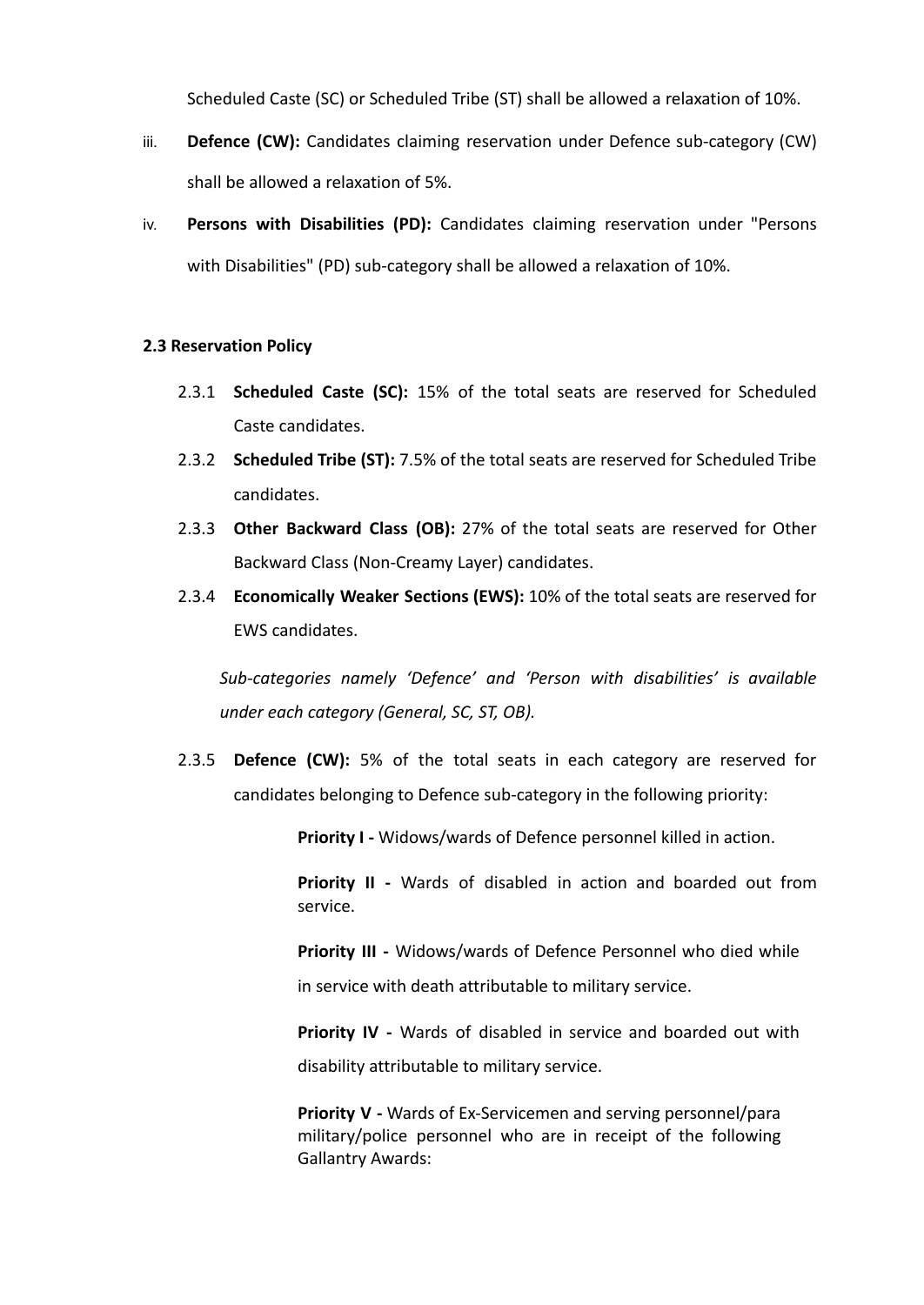- 2.3.5.1 Param Vir Chakra
- 2.3.5.2 Ashok Chakra
- 2.3.5.3 Mahavir Chakra
- 2.3.5.4 Kirti Chakra
- 2.3.5.5 Vir Chakra
- 2.3.5.6 Shaurya Chakra
- 2.3.5.7 Sena/ NauSena/ VayuSena Medal
- 2.3.5.8 Mention-in-Despatches
- 2.3.5.9 President's Police Medal for Gallantry
- 2.3.5.10 Police Medal for Gallantry

**Priority VI -** Wards of Ex-Servicemen.

# **Priority VII -** Wives of:

- i. defence personnel disabled in action and boarded out from service.
- ii. defence personnel disabled in service and boarded out with disability attributable to military service.
- iii. ex-Servicemen and serving personnel who are in receipt of Gallantry Awards.

**Priority VIII –** Wards of Serving Personnel.

**Priority IX –** Wives of Serving Personnel.

2.3.6 **Persons with Disabilities (PD):** 5% of the total seats in each category are reserved for candidates belonging to 'Persons with Disabilities' sub-category in accordance with the provisions of "The Rights of Persons with Disabilities Act 2016" (PWD ACT). All the candidates who furnish PD certificate from any Government Hospital located in Delhi or Outside Delhi under the provisions of "The Rights of Persons with Disabilities Act 2016" shall be eligible for claiming reservation on Delhi and outside Delhi seats (based on the location of their  $12^{th}$  exam).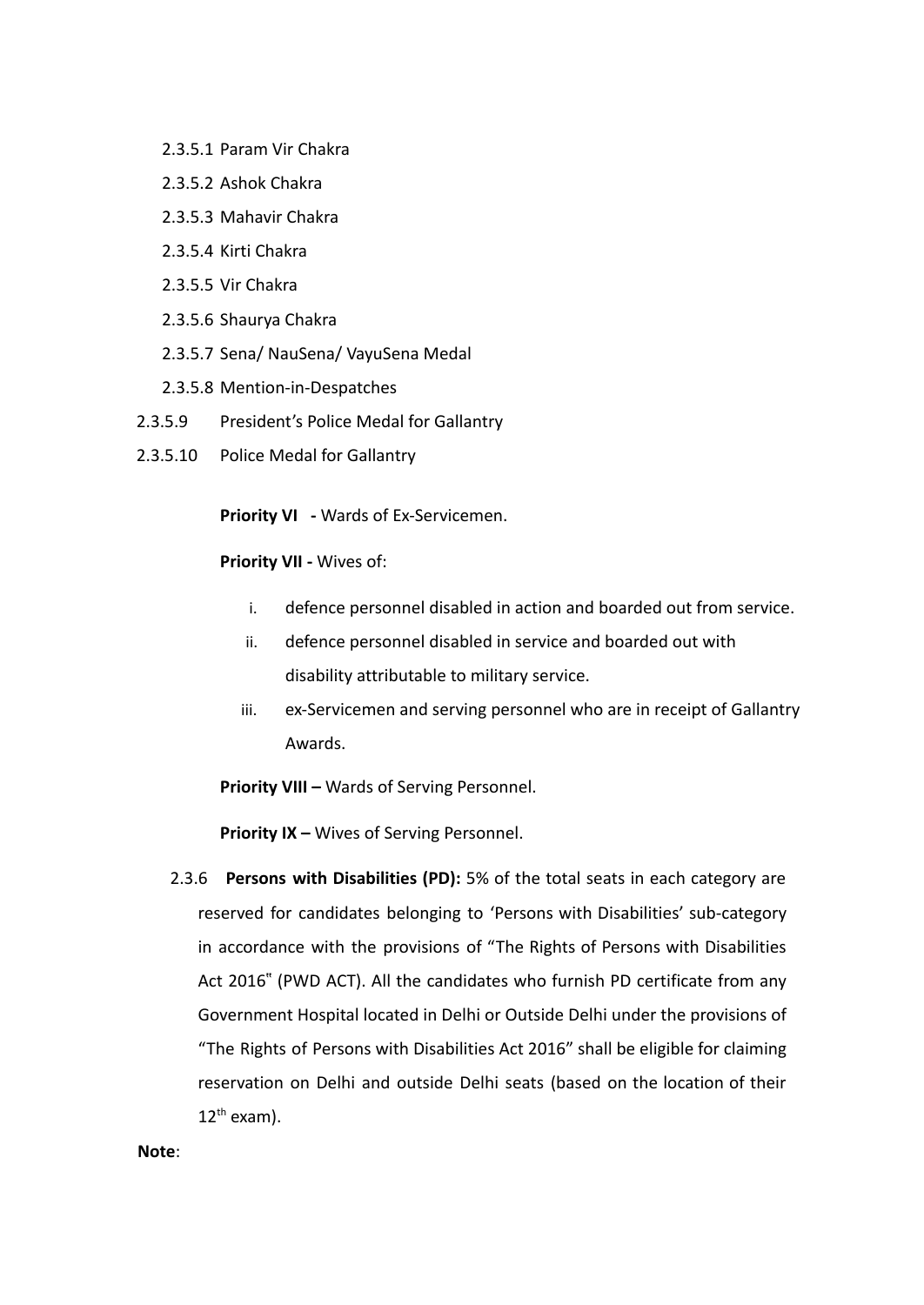- In case of categories SC and ST, the vacant seats are interchangeable in the Spot Round.
- In case, sufficient number of eligible candidates from category OBC is not available, the vacancies will be **treated as unreserved**.
- In case, sufficient number of eligible candidates from the sub-categories mentioned at (e) and (f) is not available, the vacancies **will be treated as unreserved in the respective categories.**
- Under CW sub-category, the seats will be filled based on the priority, i.e. all eligible candidates of Priority-I will be allotted seats based on their ranks until the ranks exhaust under CW sub- category. Remaining vacant seats, if any, will be allotted to the Priority-II in the similar fashion, and so on.
- The reservation under CW sub-category is available only to such candidates who fall under the listed priorities.
- It is the sole responsibility of the candidate to prove his/her eligibility for claiming reservation under any of the reserved categories/sub-categories. The candidates claiming reservation under SC / ST / OBC / EWS categories, CW / PD sub-categories will be required to produce the original certificate of the respective reserved category / sub-category issued by the competent authority (as mentioned in this information brochure) at the time of document verification.
- If the reserved category / sub-category certificate is not found to be in order, no benefit of the reserved category / sub-category will be given and provisionally allotted seats to that candidate will stand automatically cancelled. Such candidates may be considered under General category / sub- category in respective state quota for subsequent rounds of counselling on submission of a request in this regard.
- After exhausting the complete list of SC and ST candidates, the vacant seats will be treated as unreserved in the Spot Round.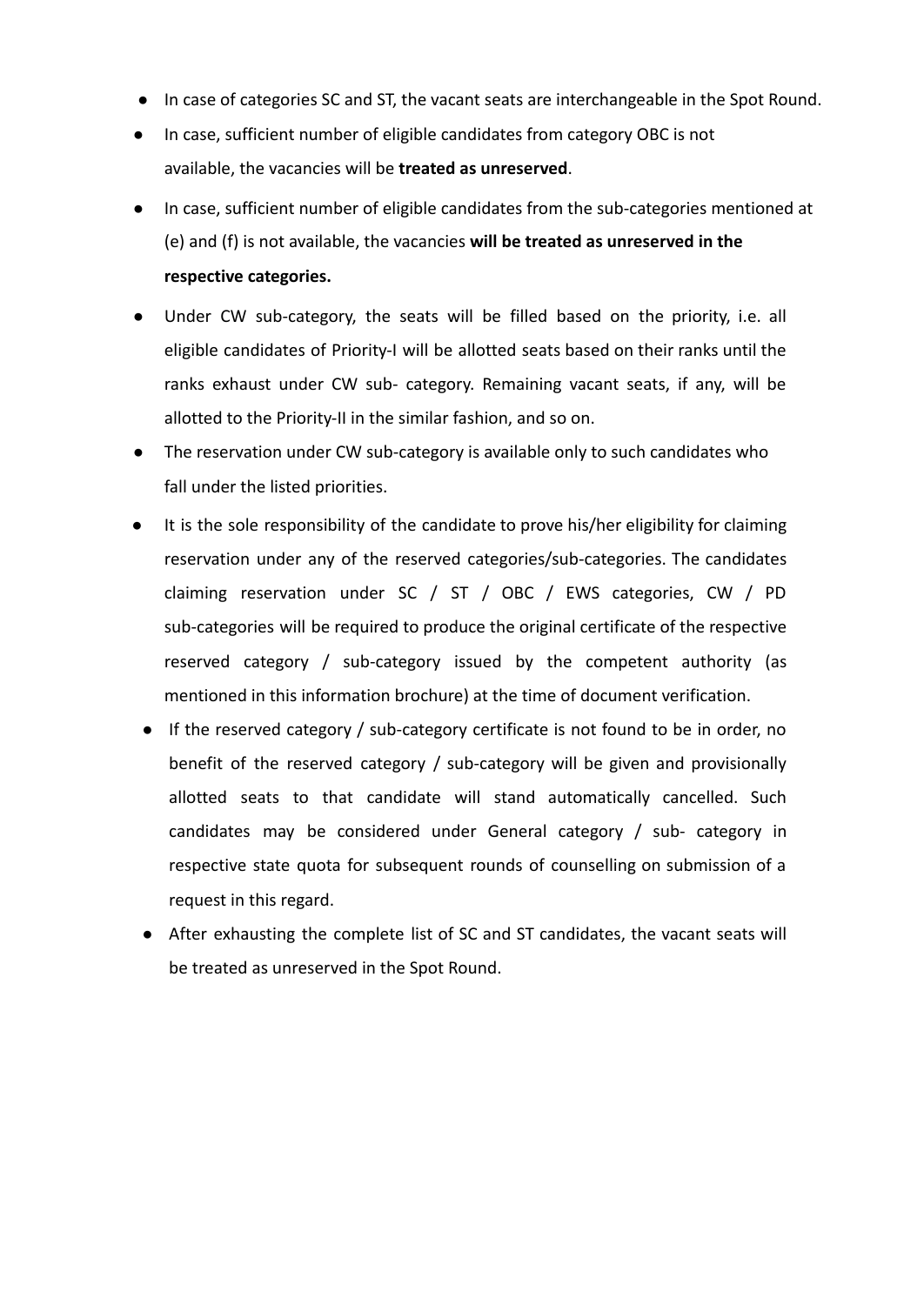**2.4 Certificates Required for Reserved Seats at the Time of Document Verification** Candidates applying for any reserved seat (i.e., SC, ST, OB, EWS, CW and PD) must produce the original certificates (as applicable) as mentioned below at the time of document verification. Please refer to Chapter **6** for the sample formats.

- (i) **Scheduled Caste (SC)/Scheduled Tribe (ST) /Other Backward Class (OBC)/ Economically Weaker Sections (EWS):** For admission to a seat reserved for **Scheduled Caste/Scheduled Tribe/Other Backward Class - Non-Creamy Layer (OBC - NCL)/EWS**, candidates must produce a certificate, in original, issued from an approved district authority stating the Scheduled Caste/ Scheduled Tribe/ Other Backward Class (NCL), to which the candidate belongs. A list of approved authorities is given below:
	- a. District Magistrate / Additional Magistrate / Deputy Commissioner / Collector / Additional Deputy Commissioner / Deputy Collector / 1st Class Stipendiary Magistrate / City Magistrate (not below the rank of 1st Class Stipendiary Magistrate), Sub-Divisional Magistrate / Taluka Magistrate / Executive Magistrate / Extra Assistant Commissioner.
	- b. Revenue Officer not below the rank of Tehsildar.
	- c. Sub-Divisional Officer of the area where the candidates and/or his/her family normally. resides
	- d. Administrator/Secretary to Administration/Development Officer (Laccadive & Minicoy Islands).

#### **Note**:

.

- 1. The candidate seeking admission under reserved categories has to mandatorily produce the caste/category certificate in his/her name at the time of counselling. The certificate in the name of either of the parents (Mother/Father) or any other family member is not acceptable and the candidate will not be entitled even for provisional admission.
- 2. The reservation certificate should be issued from the respective state/region in which the reservation is being claimed, e.g., in case, a candidate claims the seat reserved for the Delhi Region category, he/she has to bring SC / ST / OBC /EWS certificate issued by Govt. of NCT of Delhi and should have also passed his/her qualifying examination from a School/College/Institute located in National Capital Territory of Delhi.
- 3. OBC (NCL) candidates are required to produce a caste certificate issued after March 31,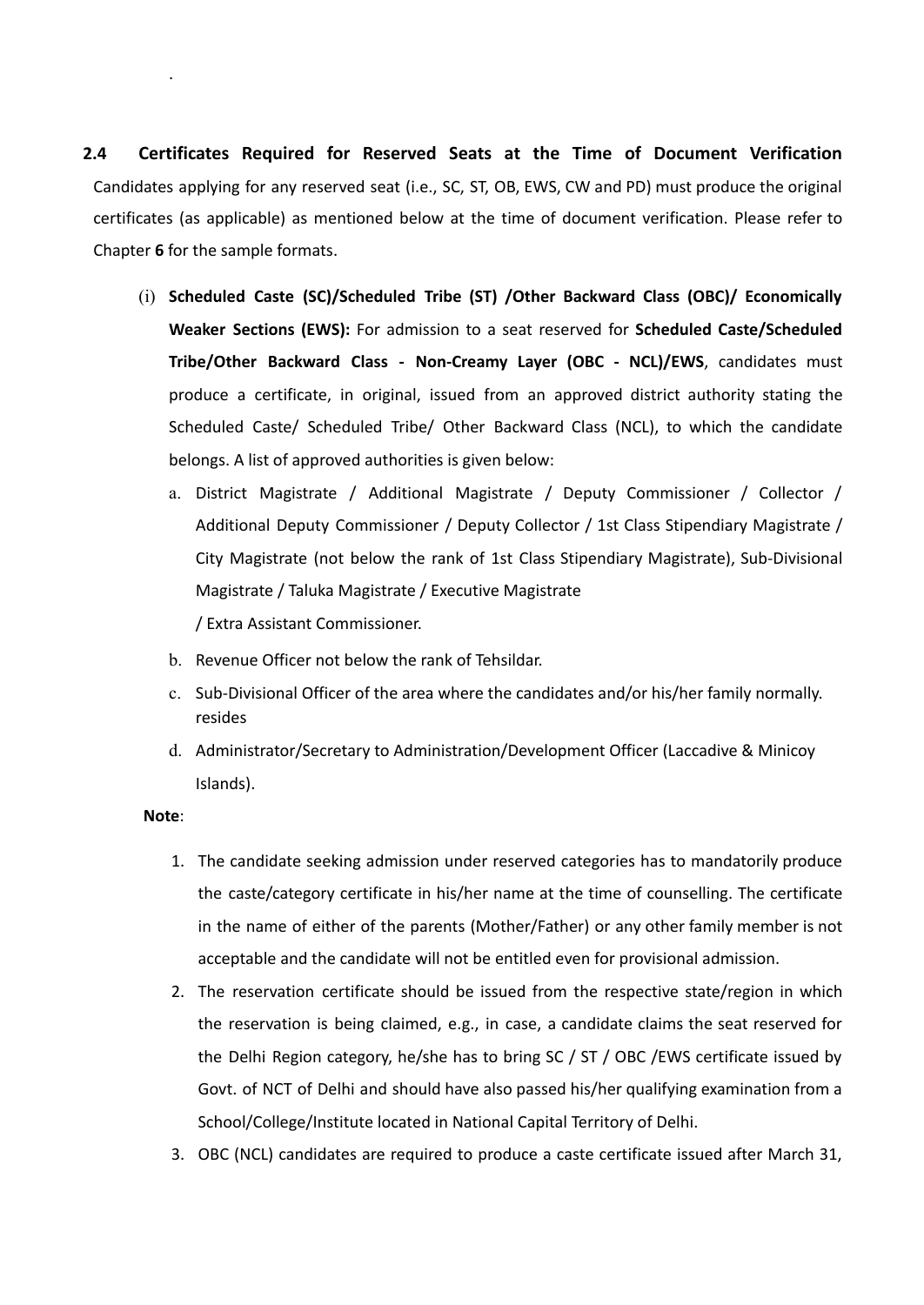2021 from the authorities as mentioned above. However, if the certificate is issued prior to March 31, 2021, it must be accompanied with an additional certificate regarding the present non-creamy layer status of the candidate, issued by the same competent authority. This additional certificate must have reference to his / her already issued original caste certificate.

- 4. EWS candidates are required to produce a certificate issued after March 31, 2021 from the authorities as mentioned above. However, if the certificate is issued prior to March 31, 2021, it must be accompanied with an additional certificate regarding the present status of the candidate, issued by the same competent authority. This additional certificate must have reference to his / her already issued original certificate.
- 5. Students claiming OBC reservation under Delhi region will be admitted in this category on the submission of a certificate to this effect from the Competent Authority of the Government of NCT of Delhi. Certificate issued by Govt. of India or any state government will not be accepted under any circumstances. A certificate issued by a Competent Authority of Delhi to an individual on the basis of Caste Certificate of his/her parents from another state will be accepted for

claiming a seat under OBC Category **IF AND ONLY** if the caste is in the list of notified OBC list by Govt. of NCT of Delhi.

Refer to link:

[http://www.delhi.gov.in/wps/wcm/connect/071ace004fc0691e9e8eff2402db5](http://www.delhi.gov.in/wps/wcm/connect/071ace004fc0691e9e8eff2402db5dfd/OBC_LIST.pdf?MOD=AJPER) [dfd/OBC\\_LIST.pdf?MOD=AJPER](http://www.delhi.gov.in/wps/wcm/connect/071ace004fc0691e9e8eff2402db5dfd/OBC_LIST.pdf?MOD=AJPER) [ES](http://www.delhi.gov.in/wps/wcm/connect/071ace004fc0691e9e8eff2402db5dfd/OBC_LIST.pdf?MOD=AJPERES)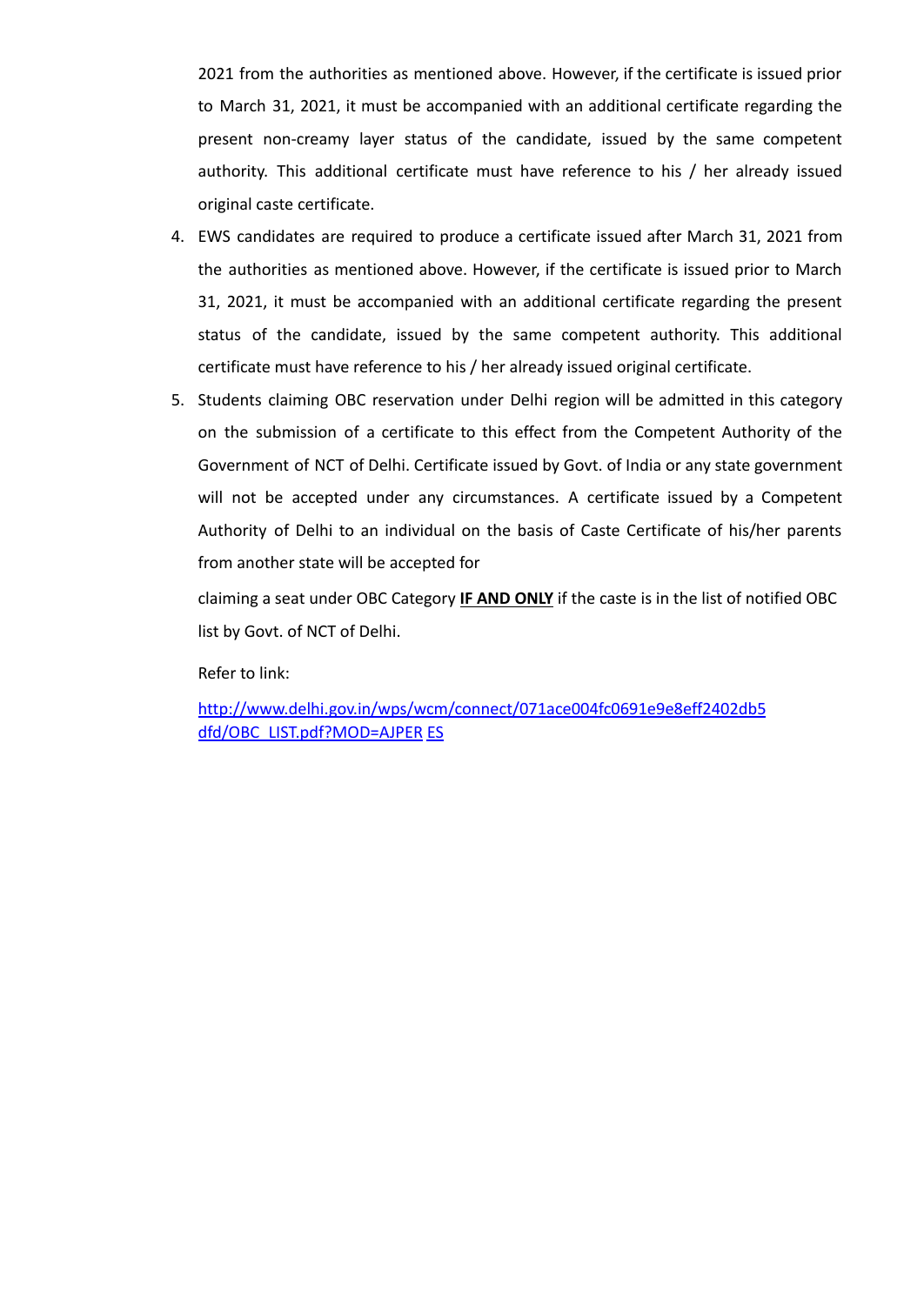- (ii) **Defence sub-category (CW):** For admission to a seat reserved for **Defence subcategory,** candidate must produce the following certificates (as applicable), in original, at the time of document verification of Defence candidates:
	- a. Entitlement card is originally issued by the Record Officer of the Unit/Regiment of Armed Personnel of the Armed Forces in case of Armed Personnel.
	- b. Widows/ Wards/ Wives of the officers and men of Armed forces who died or were disabled on duty (both attributable to military service) must produce a certificate to that effect from the following authorities:
		- i) Secretary, Kendriya Sainik Board.
		- ii) Secretary, Rajya / Zila Sainik Board.
		- iii) Officer-in-Charge, Record Office.
	- c. Medical records in original.
	- d. Special Pension Order and Passbook indicating special pension.
	- e. Gallantry Award Certificate.
	- f. Original ex-servicemen Identity Card/Discharge Book/ Pension Payment Order.
	- g. Dependency card issued by the competent authority in order to relate the relationship of the candidate with the Defence personnel.
	- h. Original Service Identity Card.
	- i. A certificate from the respective C.O. Unit in respect of serving personnel.

#### **Note**:

**A statement to the effect that 'the death/disability is attributed to military service' is required to be included in the certificate for Priority III & IV.** *THE FINAL PRIORITY WILL BE SUBJECT TO THE SCRUTINY BY PANEL OF DEFENCE EXPERTS AT THE TIME OF ONLINE DOCUMENT VERIFICATION.*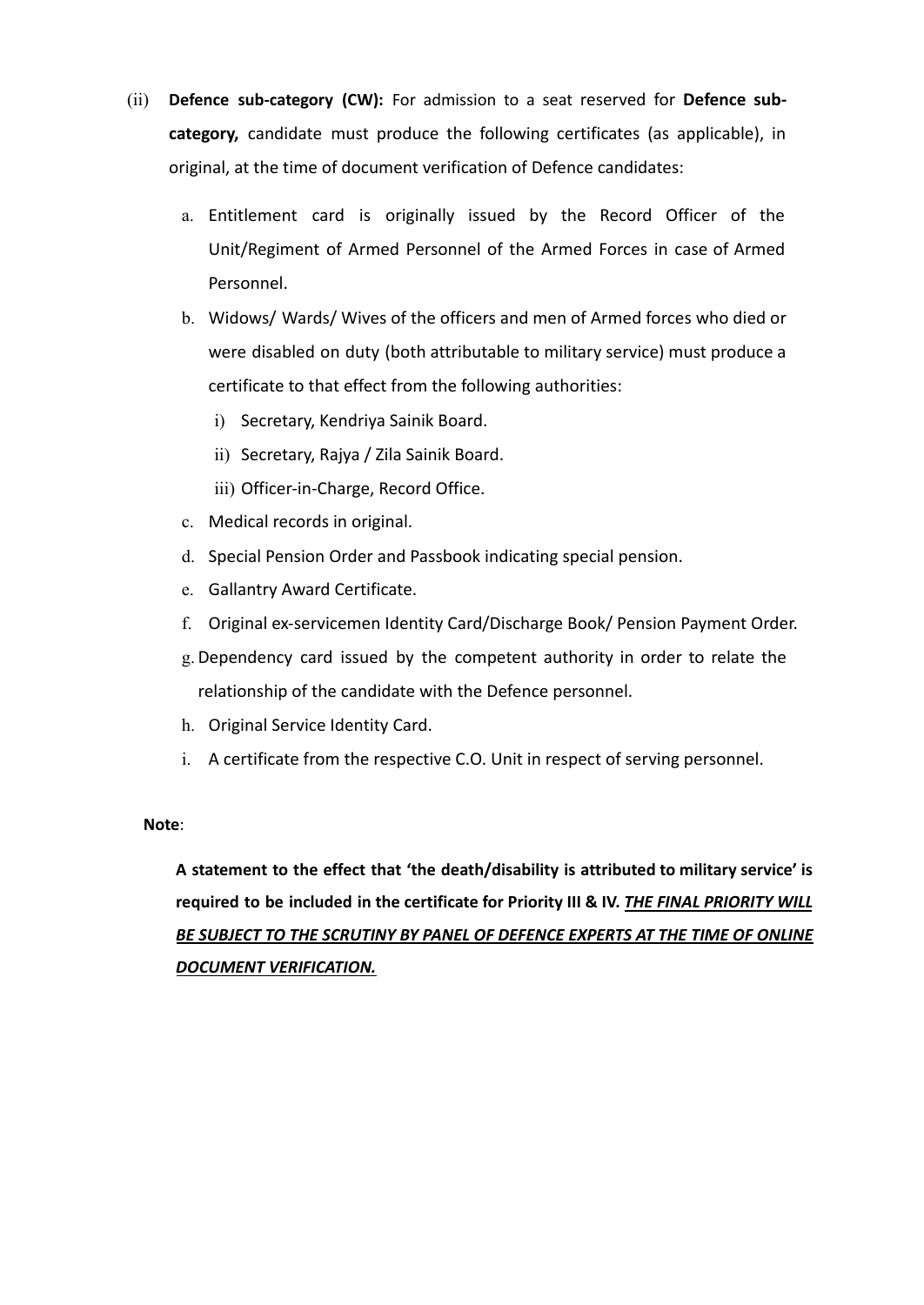- (iii) **Persons with Disabilities (PD) sub-category:** For admission to seat reserved for persons with Disabilities (PD) sub-category, the candidate must produce the following certificates in original at the time of document verification for PD candidates:
	- a. A certificate of physical disability issued by the Competent Authority as per the provision of the Persons with Disabilities Act 2016 in the prescribed format as given under the Act.
	- b. The Candidate with benchmark disabilities shall produce the medical certificate issued by the Govt. Hospitals duly notified by the Govt. of NCT of Delhi/Other State government and further duly verified by the Chief Medical Officer of the concerned Government Hospital.
	- c. A certificate duly recommended by Vocational Rehabilitation Centre for the handicapped, 9-11 Vikas Marg, Karkarduma, Delhi 110092.

#### **2.5 Seat Distribution**

#### **REGION, CATEGORY and SUBCATEGORY CODES**

| <b>Code Format: CCSSR</b> |  |
|---------------------------|--|
|---------------------------|--|

| Category                            | Code(CC) |
|-------------------------------------|----------|
| General                             | GN       |
| <b>Scheduled Tribe</b>              | ST       |
| <b>Scheduled Caste</b>              | SC       |
| <b>Other Backward Classes</b>       | OB       |
| <b>Economically Weaker Sections</b> | FW.      |

| <b>Sub-Category</b>              | Code(SS)  |
|----------------------------------|-----------|
| No Subcategory                   | GN        |
| <b>Persons with Disabilities</b> | PD        |
| Defence                          | <b>CW</b> |

| <b>Region</b>        | Code(R) |
|----------------------|---------|
| <b>Delhi</b>         | D       |
| <b>Outside Delhi</b> | n       |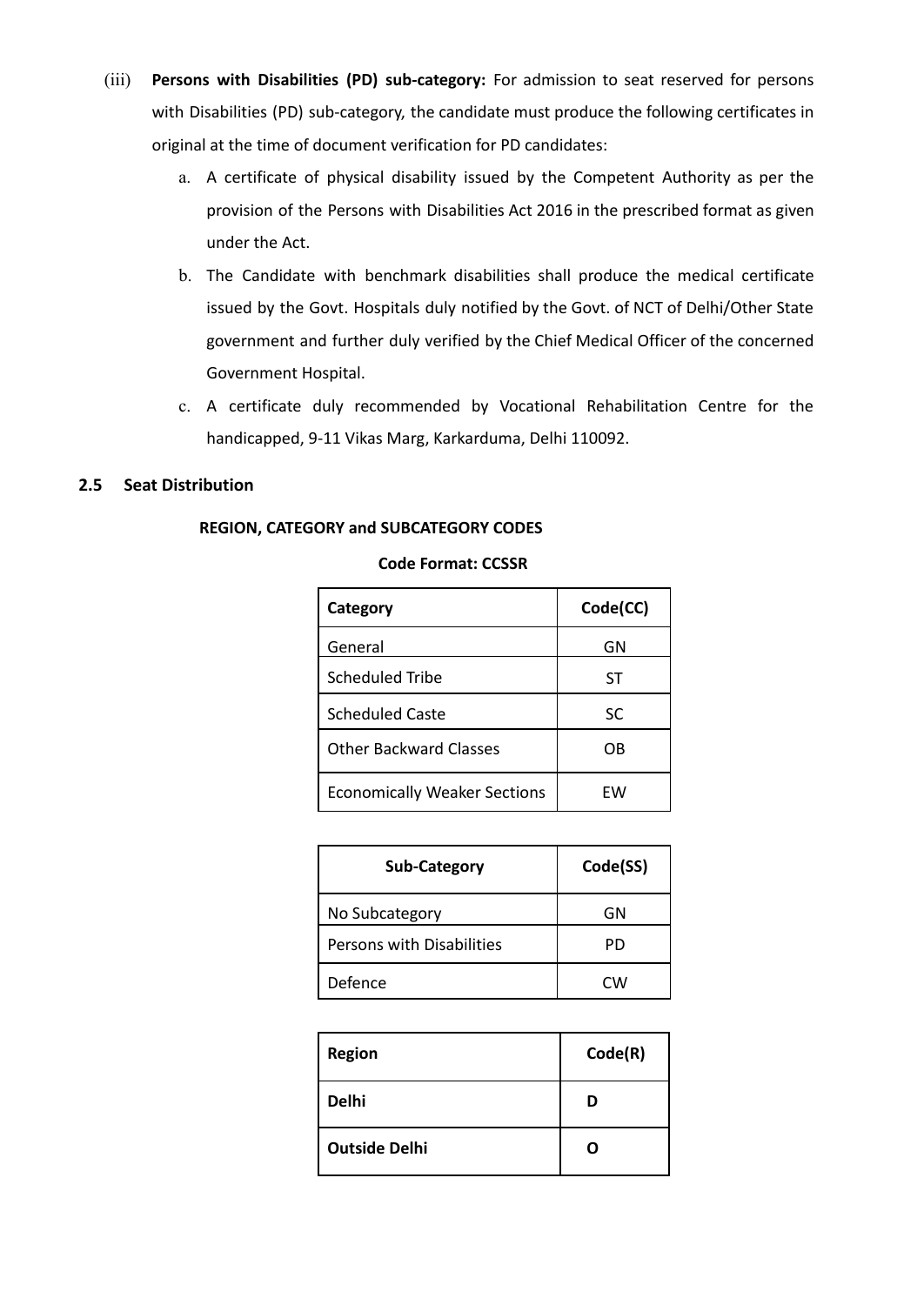| <b>Category</b> | <b>Seats</b>            | Category                                         | <b>Seats</b>         | Category                       | <b>Seats</b>            | Category      | <b>Seats</b>     |  |  |
|-----------------|-------------------------|--------------------------------------------------|----------------------|--------------------------------|-------------------------|---------------|------------------|--|--|
|                 |                         | <b>SWM (Science with Mathematics Background)</b> |                      | <b>ALL (All Other Streams)</b> |                         |               |                  |  |  |
|                 | <b>DELHI</b>            |                                                  | <b>OUTSIDE DELHI</b> | <b>DELHI</b>                   | <b>OUTSIDE</b>          |               |                  |  |  |
| <b>GNGND</b>    | 9                       | <b>GNGNO</b>                                     | $\overline{2}$       | <b>GNGND</b>                   | 9                       | <b>GNGNO</b>  | $\overline{2}$   |  |  |
| <b>GNPDD</b>    | 1                       | <b>GNPDO</b>                                     | $\overline{0}$       | <b>GNPDD</b>                   | $\boldsymbol{0}$        | <b>GNPDO</b>  | $\boldsymbol{0}$ |  |  |
| <b>GNCWD</b>    | $\theta$                | <b>GNCWO</b>                                     | $\overline{0}$       | <b>GNCWD</b>                   | 1                       | <b>GNCWO</b>  | $\overline{0}$   |  |  |
|                 | 10                      |                                                  | $\overline{2}$       |                                | <b>10</b>               |               | $\overline{2}$   |  |  |
| <b>EWGND</b>    | $\overline{2}$          | <b>EWGNO</b>                                     | 1                    | <b>EWGND</b>                   | $\overline{2}$          | <b>EWGNO</b>  | $\overline{0}$   |  |  |
| <b>EWPDD</b>    | $\overline{0}$          | <b>EWPDO</b>                                     | $\boldsymbol{0}$     | <b>EWPDD</b>                   | 1                       | <b>EWPDO</b>  | $\boldsymbol{0}$ |  |  |
| <b>EWCWD</b>    | $\theta$                | <b>EWCWO</b>                                     | $\overline{0}$       | <b>EWCWD</b>                   | $\overline{0}$          | <b>EWCWO</b>  | $\overline{0}$   |  |  |
|                 | $\overline{2}$          |                                                  | 1                    |                                | $\overline{\mathbf{3}}$ |               | $\mathbf{0}$     |  |  |
| <b>SCGND</b>    | $\overline{3}$          | <b>SCGNO</b>                                     | 1                    | <b>SCGND</b>                   | 4                       | <b>SCGNO</b>  | $\boldsymbol{0}$ |  |  |
| <b>SCPDD</b>    | $\theta$                | <b>SCPDO</b>                                     | $\overline{0}$       | <b>SCPDD</b>                   | $\overline{0}$          | <b>SCPDO</b>  | $\theta$         |  |  |
| <b>SCCWD</b>    | 1                       | <b>SCCWO</b>                                     | $\theta$             | <b>SCCWD</b>                   | $\theta$                | <b>SCCWO</b>  | $\theta$         |  |  |
|                 | $\overline{\mathbf{4}}$ |                                                  | 1                    |                                | 4                       |               | $\boldsymbol{0}$ |  |  |
| <b>STGND</b>    | $\overline{2}$          | <b>STGNO</b>                                     | $\theta$             | <b>STGND</b>                   | $\overline{2}$          | <b>STGNO</b>  |                  |  |  |
| <b>STPDD</b>    | $\overline{0}$          | <b>STPDO</b>                                     | $\boldsymbol{0}$     | <b>STPDD</b>                   | $\boldsymbol{0}$        | <b>STPDO</b>  | $\boldsymbol{0}$ |  |  |
| <b>STCWD</b>    | $\overline{0}$          | <b>STCWO</b>                                     | $\boldsymbol{0}$     | <b>STCWD</b>                   | $\boldsymbol{0}$        | <b>STCWO</b>  | $\boldsymbol{0}$ |  |  |
|                 | $\overline{2}$          |                                                  | $\boldsymbol{0}$     |                                | $\overline{2}$          |               | 1                |  |  |
| <b>OBGND</b>    | 6                       | <b>OBGNO</b>                                     | 1                    | <b>OBGND</b>                   | 7                       | <b>OBGNO</b>  | $\boldsymbol{0}$ |  |  |
| <b>OBPDD</b>    | 1                       | <b>OBPDO</b>                                     | $\overline{0}$       | <b>OBPDD</b>                   | $\boldsymbol{0}$        | <b>OBPDO</b>  | $\overline{0}$   |  |  |
| <b>OBCWD</b>    | $\overline{0}$          | <b>OBCWO</b>                                     | $\boldsymbol{0}$     | <b>OBCWD</b>                   | $\boldsymbol{0}$        | <b>OBCWO</b>  | 1                |  |  |
|                 | $\overline{7}$          |                                                  | 1                    |                                | 7                       |               | 1                |  |  |
| Delhi           | 25                      | Outside Delhi                                    | 5                    | Delhi                          | 26                      | Outside Delhi | 4                |  |  |

# **(SEAT MATRIX FOR CANDIDATES - 60 SEATS)**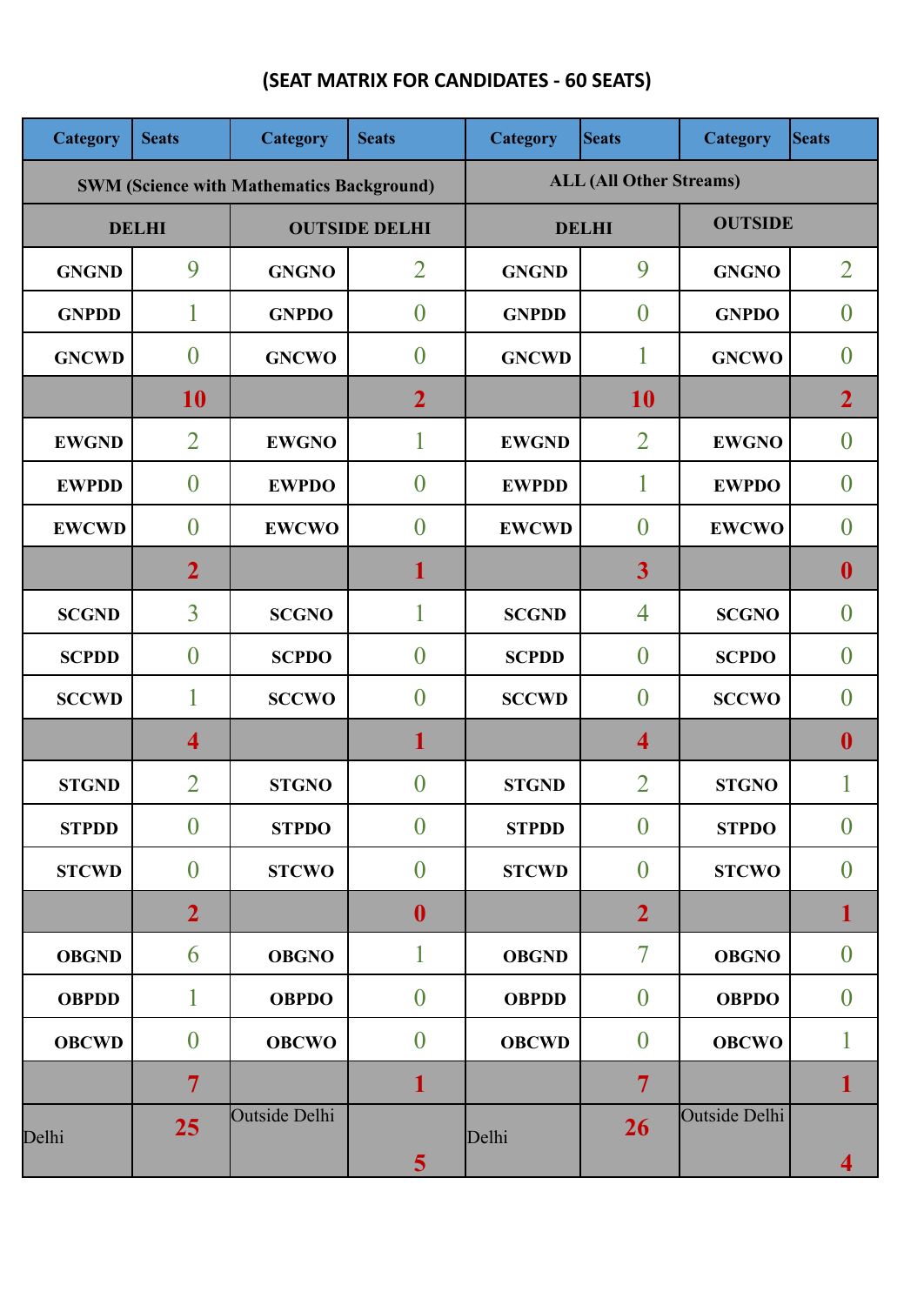# **Chapter 3**

## **Online Registration Procedure**

For online registration candidates should have a Gmail account and valid mobile phone number which will be verified using the OTP at the time of registration. For any communication, candidates will be contacted on this number/ email id only.

# **3.1 Submission of Registration-cum-Counselling Fee**

All candidates seeking admission to the B.Des. in Fashion Technology (BDFT). programme at NSUT is required to visit website [www.nsut.ac.in](http://www.nsut.ac.in/) to pay a non-refundable registration-cum-counselling fee.

# **3.2 Instructions for online payment of registration fees**

**1.** To initiate the online registration process, the candidate is required to fill the online registration form and submit registration fees on the registration link on the university website.

If the amount gets deducted from the candidate's bank / card account but the candidate is not able to register, it indicates that the transaction has failed. Such **failed transactions are refunded** to the same bank / card account automatically by the payment system **within 7 working days**.

In such cases, the fee should be paid again for registration without waiting for the refund. After successful fee payment, candidates are required to visit the website [www.](http://www.jacdelhi.nic.in/)nsut.ac.in again and fill the online registration form using the unique application number.

**2.** After successful registration fee payment, if a candidate does not fill the ONLINE registration form, he/she will not be considered for any seat allotment in any round of the counselling.

(No refund of registration-cum-counselling fee for such candidates will be applicable)

**3.** No other mode of payment other than online payment will be accepted for submission of registration-cum-counselling fee.

## **3.3 Online Registration and Result Declaration**

1) **Online Registration:** Having paid the counselling fee, the candidate shall visit the website *[www.nsut.ac.in](http://www.nsut.ac.in/)* and Click on the **New Registration** link. Candidate shall be required to fill in his / her basic details in the online registration form, which shall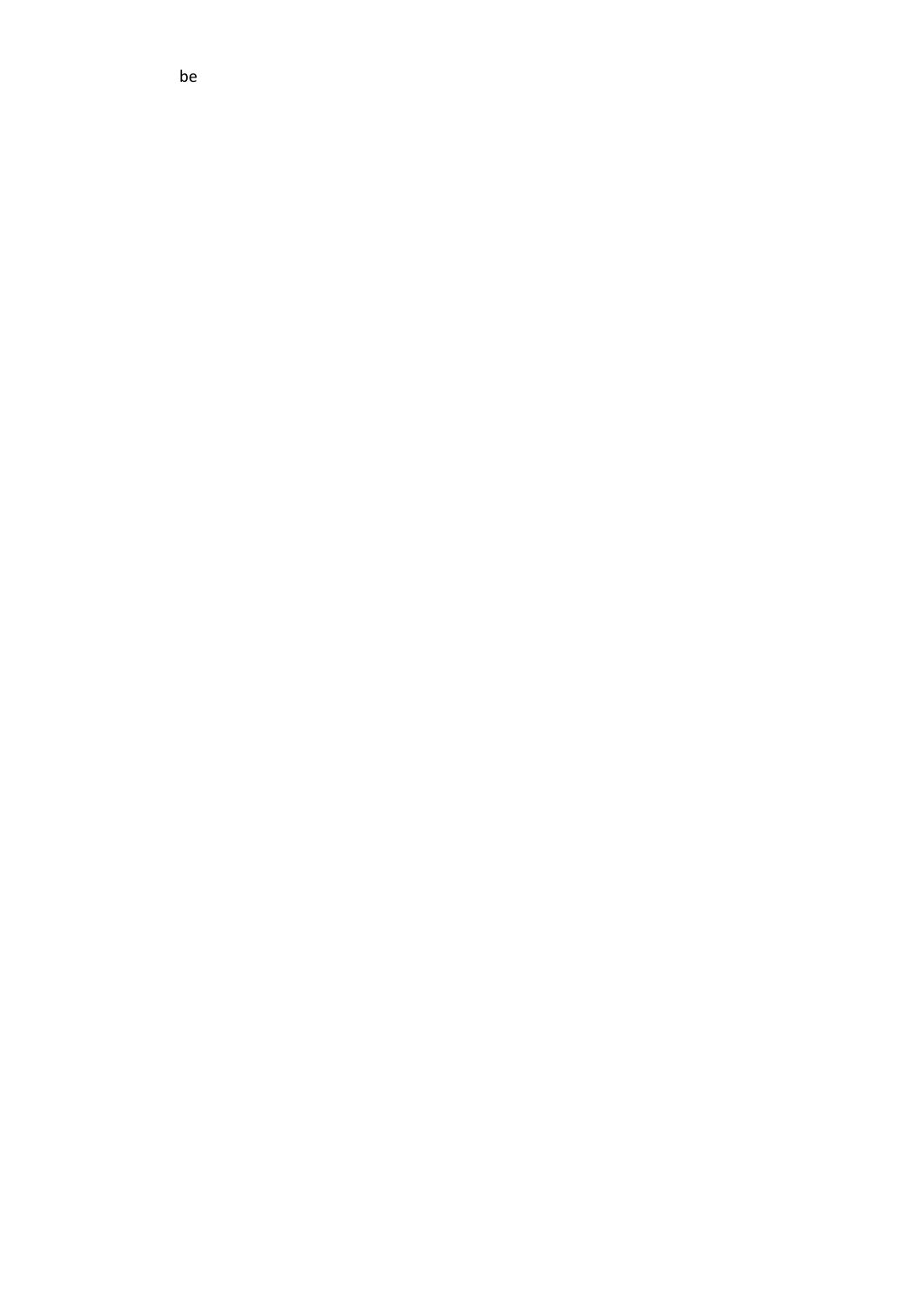used for allotment of seat.

- i. Candidates must ensure that **Mobile Number and Email Address** provided by them must be valid and should belong to the candidate or his/her immediate family members. These will be used by NSUT for any kind of communication with the candidate.
- ii. Candidates must make sure that the Mobile Number and Email Address of some cybercafé owner or some unknown person is not filled. NSUT will not be responsible for any kind of loss to the candidate arising out of such cases.
- iii. The registered candidates are required to see the fee structures of the B.Des in Fashion Technology (BDFT). programme in this brochure.
- 2) **Result Declaration:** Result of seat allotment in various rounds will be declared as per the Counselling Schedule given at NSUT website. Allotment of seats is purely provisional and is subject to verification of original certificates and payment of university admission fee online **before** counselling.
- **3) Admission Fee Payment:** A candidate, who is allotted a seat in the university, is required to pay the full amount of admission fee through **ONLINE FEE PAYMENT GATEWAY of NSUT website. Candidates should note that admission fee may be accepted in the form of Demand Draft in the name of Registrar, NSUT (payable in Delhi) in spot round only.**
- 4) **Candidates are required to report for online admission at the university on the date** specified as per the counselling schedule along with admission fee payment receipt and the original documents / testimonials / certificates in hard and soft copy format required at the time of admission.
- 5) If a candidate does not report online at the university as per counselling schedule, with fees receipts and required documents his/her allotted seat shall stand automatically cancelled and the candidate will not have any claim for the allotted seat.
- 6) If a candidate does not take admission in the B.Des in Fashion Technology (BDFT). programme in any normal online round, he/she will not be considered in subsequent online rounds of counselling except the Spot Round.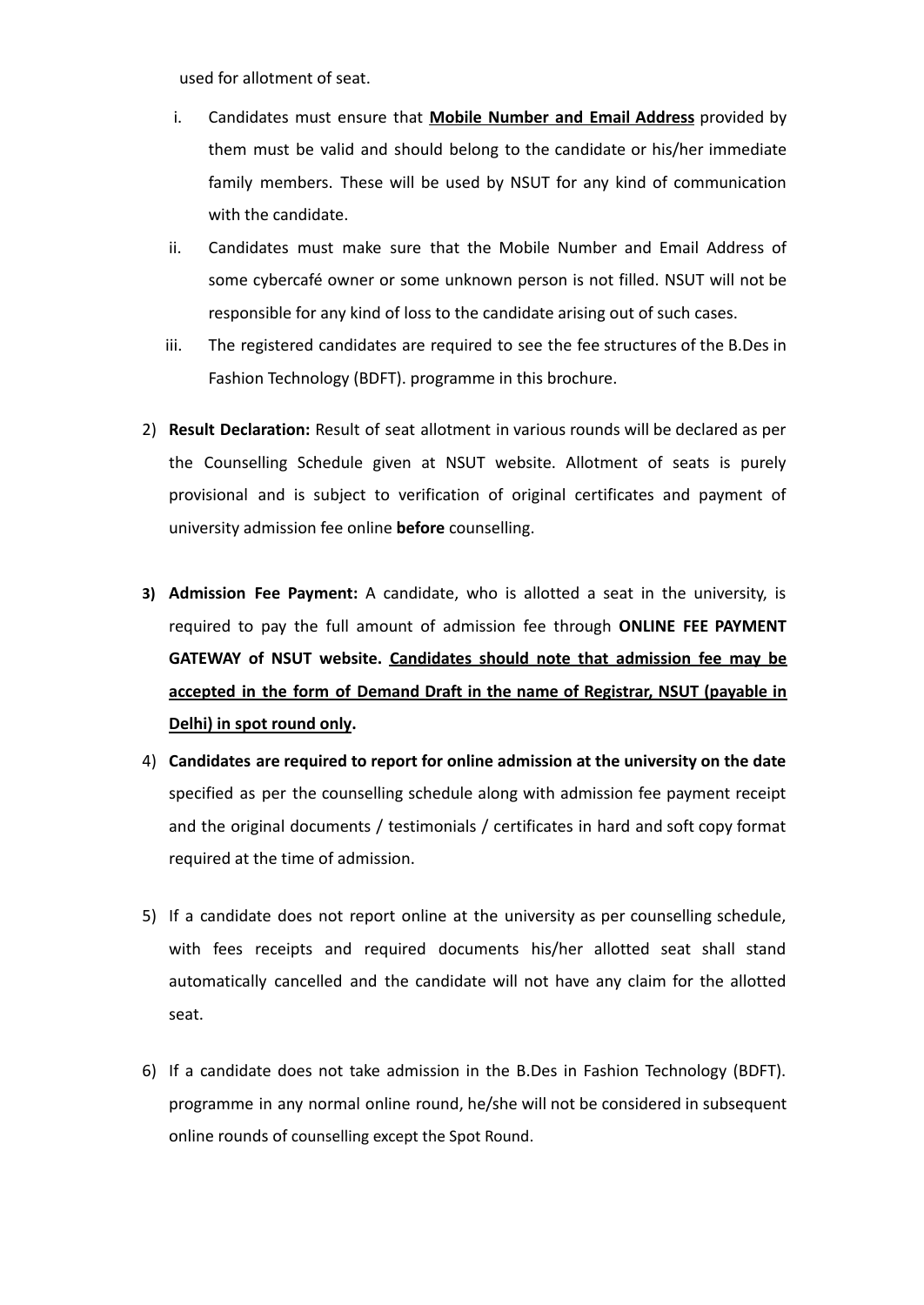- 7) All candidates, who have **not** been allotted any seat till Last Round **but are willing to participate in the Spot Round of counselling,** are required to refer website of NSUT for further details.
- 8) The detailed instructions about the online counselling shall be available in the brochure on the website (www.nsut.ac.in). Candidates are advised to go through the details thoroughly on this website before registration.
- 9) Intimation to Candidates: A candidate will be intimated via SMS/Mail on their registered mobile number and email address in the following cases:
	- a. When a candidate's Registration is confirmed
	- b. When a seat is provisionally allotted to a candidate
	- c. When a candidate deposits admission fee
	- d. When a candidate will be called for counselling
	- e. When any discrepancy is found in the candidate's application form/documents.

f.

*Disclaimer:* NSUT will not be responsible for any sort of delay/failure of receiving SMS or email due to any issues. So, it is in the interest of the candidates to follow the counselling schedule and check their status by login into their accounts regularly.

## **3.4 Counselling Instructions for admission to B.Des in Fashion Technology (BDFT) Course**

The mode of reporting may be online as per the prevailing situation of COVID-19. Online reporting will be held through video conferencing software like Google Meet/ Zoom. Further information in this respect will be notified by email/SMS to the shortlisted candidates.

#### **Note:**

- **1. Total Annual Fee shall be deposited after the "Date of Declaration of Seat Allotment Result" as prescribed in respective rounds of B.Des in Fashion Technology (BDFT) admissions.**
- **2. Failure to make payment of the fee by the above-mentioned dates, will lead to automatic cancellation of admission** *ipso facto***.**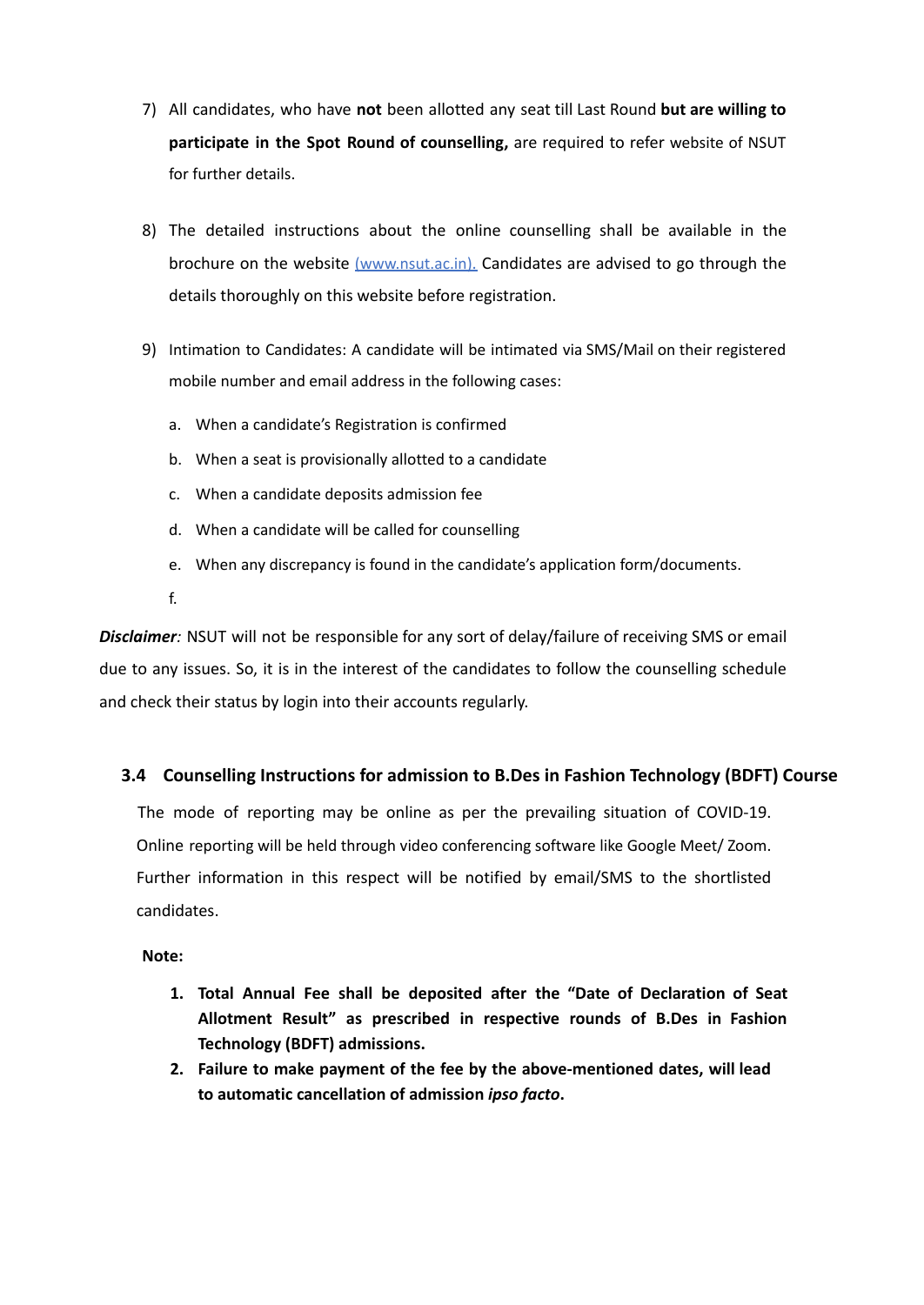- ❖ A candidate who is offered a seat under reserved category / sub-category in any round of seat allotment and fails to produce appropriate document in support, his/her allotted seat will be cancelled and he / she shall be considered for allotment in SPOT round only, subject to eligibility and availability of vacant seats.
- ❖ It is the sole responsibility of the candidate to prove his / her eligibility for claiming reservation under any of the reserved categories. The candidates under SC/ST/OBC/EWS/CW/PD categories will be required to produce the scanned copy of the original certificate of the respective reserved category issued by the competent authority.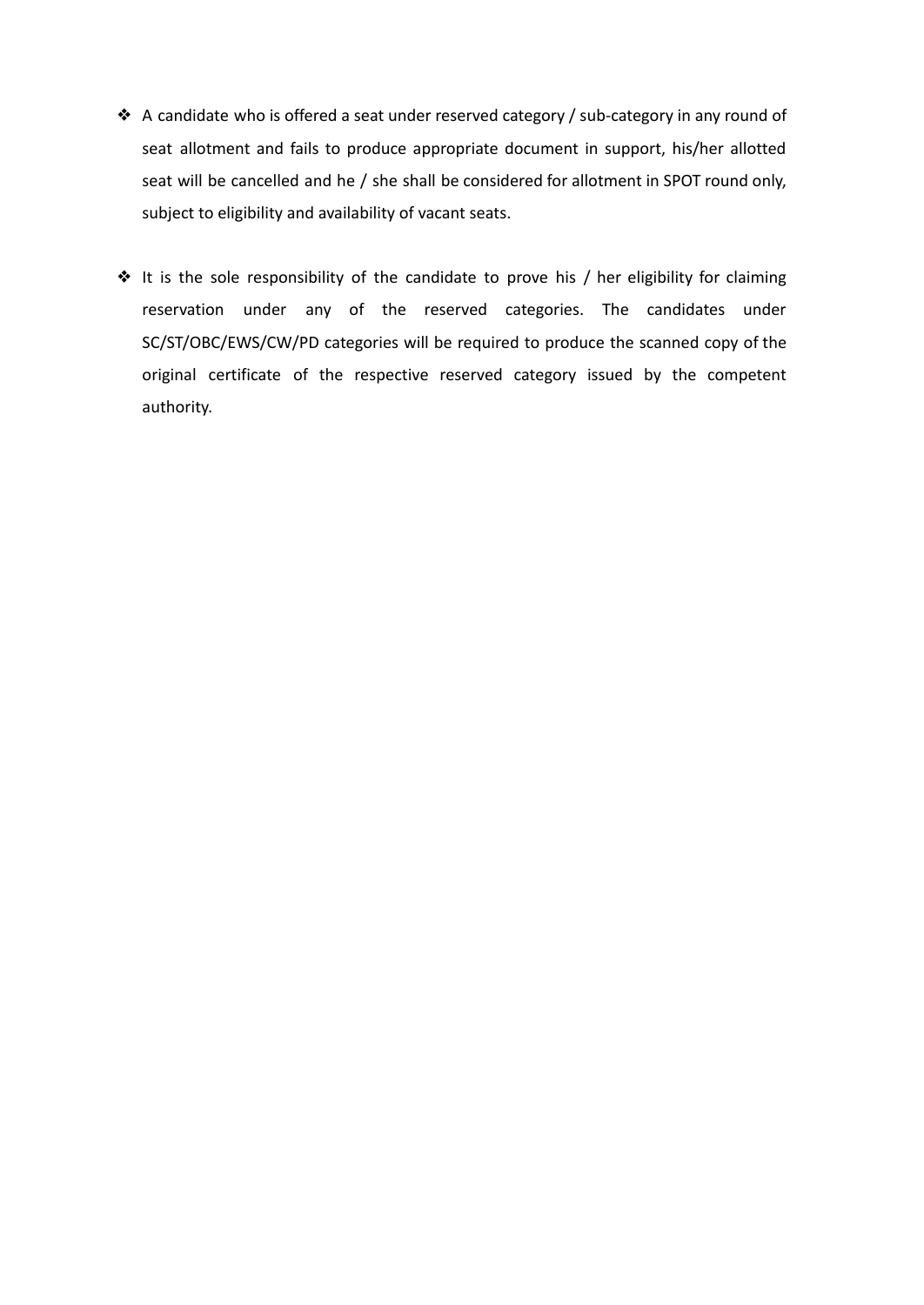# **Chapter 4 Online Counselling Procedure**

# **4.1 Provisional Admission Letter**

Online Provisional Admission letter will be generated in the candidate's login account on NSUT website for the candidates who get an allotment in any round. Candidates must take a print out of this letter and report at the university with original documents as and when he/she is asked for document verification.

# **4.2 Online Document Verification during each round of counselling**

- All candidates who are provisionally allotted a seat in any round of counselling are required to report online at the University as per the counselling schedule for document verification.
- Candidates must have the **ORIGINAL and SELF-ATTESTED** copies of the following documents both in hard copy format and soft copy format at the time of online reporting at the University for document verification as per the counselling schedule:
	- i. Scanned and self-attested copy of the receipt of the Admission Fee Payment.
	- ii. Scanned copy of online created Registration Form duly signed by guardian/parent and candidate.
	- iii. Scanned copy of the passport size colour photograph.
	- iv. Scanned copy of the Admit Card & Rank Card of Entrance Test.
	- v. Scanned copy of the marks sheet of the qualifying examination, i.e., Class XII or equivalent.
	- vi. Soft copy out of Seat Allotment Letter downloaded from [www.nsut.ac.in](http://www.nsut.ac.in/)
	- vii. Scanned copy of the High School or equivalent examination (i.e., Class X) ce[rtificate](http://www.jacdelhi.nic.in/) as a [proof](http://www.jacdelhi.nic.in/) of Date of Birth.
	- viii. Scanned copy of the Reserved category and sub-category certificates.
	- ix. Scanned copy of the Medical fitness certificate original in case of General/EWS /SC/ST/CW/OBC/ (Format available at 6.2 in this brochure)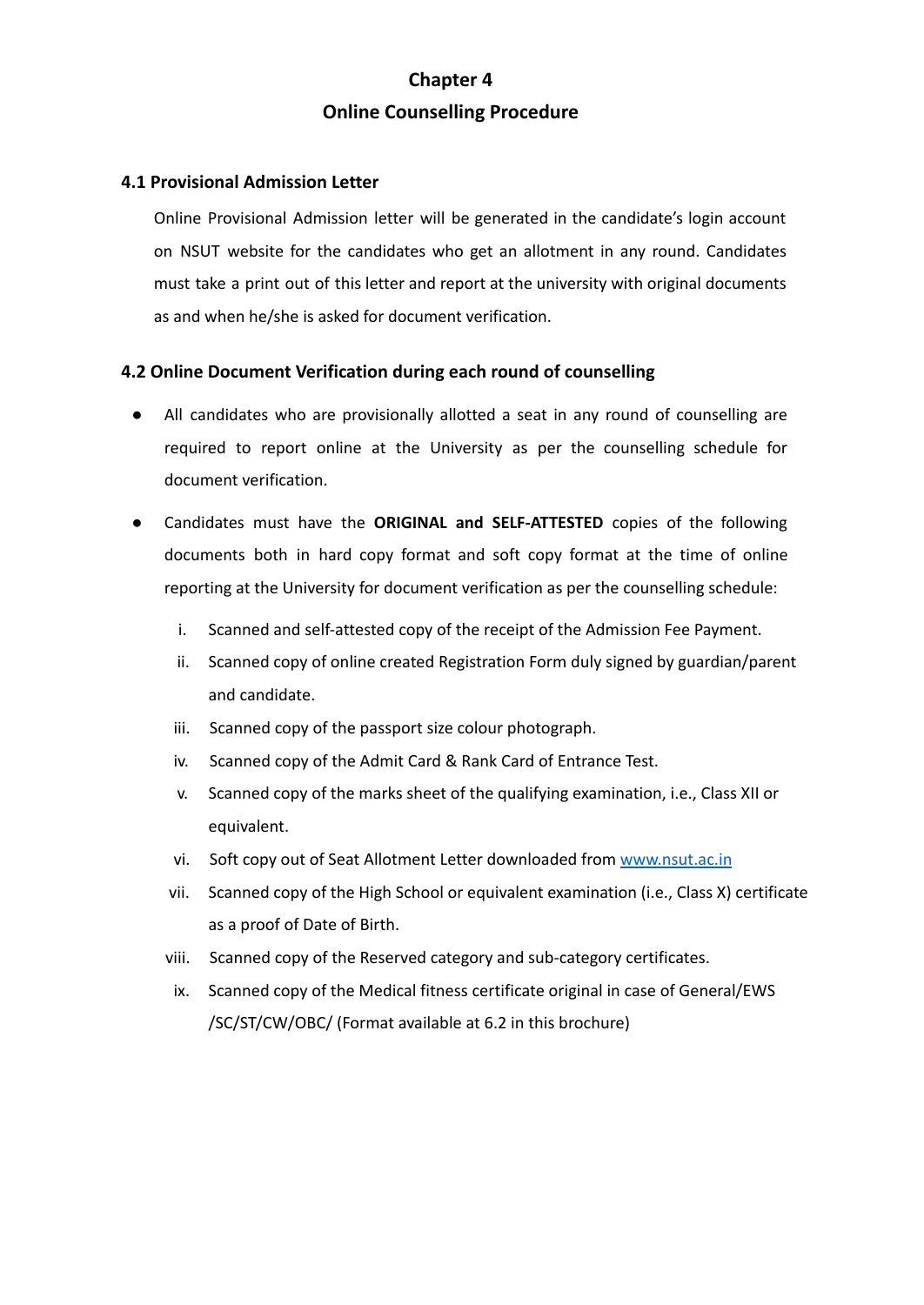- x. PD sub-category:
	- a. Scanned copy of the certificate of physical disability issued by the Competent Authority as per the provision of the Persons with Disabilities Act 2016 in the prescribed format as given under the Act.
	- b. Scanned copy of the Candidate with benchmark disabilities shall produce the medical certificate issued by the Govt. Hospitals duly notified by the Govt. of NCT of Delhi/Other State government and further duly verified by the Chief Medical Officer of the concerned Government Hospital.
	- c. Scanned copy of the certificate duly recommended by Vocational Rehabilitation Centre for the Handicapped, 9-11 Vikas Marg, Karkardooma, Delhi-110092.

**Note: The decision of the Chairman, Admission Committee regarding the eligibility/admission of any applicant shall be final. All the candidates claiming reservation under various categories / sub- categories must have been issued respective category/sub-category certificate on or before the date of reporting.**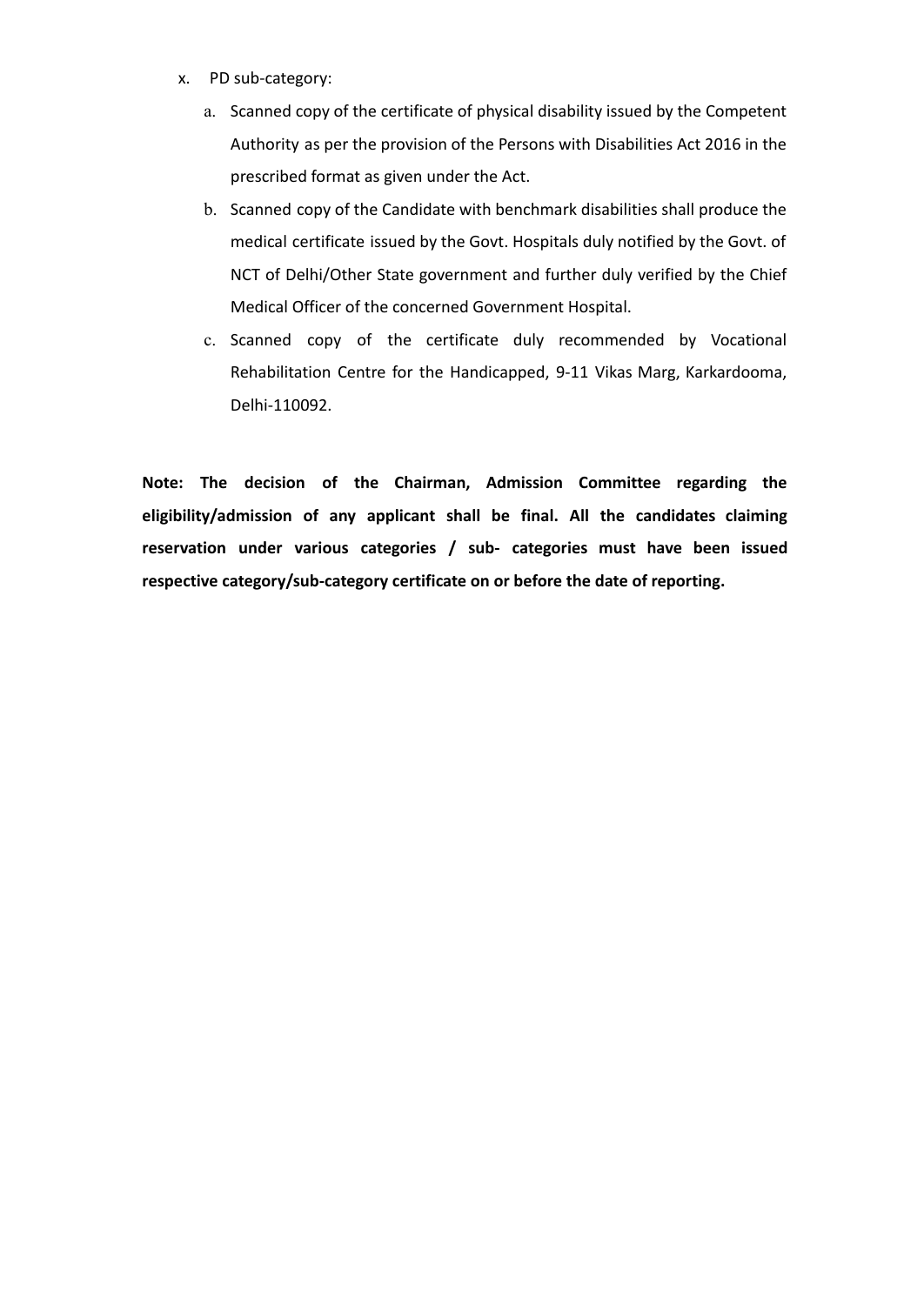# **Chapter 5 Fee Structures**

| Fees for Bachelor of Design in Fashion Technology (BDFT) to be admitted In the Academic Session<br>2021-22 |                                                                                                                                                                                                                                                             |             |             |         |         |  |  |  |
|------------------------------------------------------------------------------------------------------------|-------------------------------------------------------------------------------------------------------------------------------------------------------------------------------------------------------------------------------------------------------------|-------------|-------------|---------|---------|--|--|--|
| S. No.                                                                                                     | Item of Fees                                                                                                                                                                                                                                                | 2021-22     | 2022-23     | 2023-24 | 2024-25 |  |  |  |
| $\mathbf{1}$                                                                                               | Govt. Component (Per<br>Annum)                                                                                                                                                                                                                              |             |             |         |         |  |  |  |
| 1.1                                                                                                        | <b>Tuition Fee</b>                                                                                                                                                                                                                                          | 64250       | 69575       | 73000   | 79100   |  |  |  |
| 1.2                                                                                                        | <b>University Fee</b>                                                                                                                                                                                                                                       | 80250       | 86275       | 92850   | 98750   |  |  |  |
| 2                                                                                                          | Non Govt. Component (Per<br>Annum)                                                                                                                                                                                                                          |             |             |         |         |  |  |  |
| 2.1                                                                                                        | <b>Student Fund</b><br>(Co-curricular Activities, Training &<br>Placement, Extra Curricular<br>Activities, Annual Gathering,<br>Students Welfare, Institutional<br>Development, Outsourcing, Misc.<br>Expenditure on unspecified<br>items) (Per Annum)      | 22650       | 24300       | 24300   | 24300   |  |  |  |
| 2.2                                                                                                        | Facilities & Services Charges (Per<br>Annum) (Research initiatives,<br>Training Programmes,<br>Awards,<br>Automation<br>Facilities,<br>Student's Insurance,<br>Entrepreneurship Activities and<br>any Miscellaneous expenditure<br>on unspecified<br>items) | 17850       | 17850       | 17850   | 17850   |  |  |  |
| 2.3                                                                                                        | Chhatra Vittiya Sahayta Evam<br>Protsaahan Kosh (CVSPK)                                                                                                                                                                                                     | 6000        | 6000        | 6000    | 6000    |  |  |  |
| 2.4                                                                                                        | Alumni Fund                                                                                                                                                                                                                                                 | $\mathbf 0$ | $\mathbf 0$ | 0       | 1000    |  |  |  |
| 2.5                                                                                                        | Examination Fee (Infrastructure,<br>Strengthening, expenditure on<br>examination activities, printing,<br>confidential expenditure, Man<br>power hiring through outsources,<br>Misc. etc.)                                                                  | 15000       | 15000       | 15000   | 15000   |  |  |  |
|                                                                                                            | <b>TOTAL</b>                                                                                                                                                                                                                                                | 206000      | 219000      | 229000  | 242000  |  |  |  |

# **5.1 Procedure to pay Admission Fee**

Candidate, who is provisionally allotted a seat first time in any round; will have to pay the full annual fee online as per counselling schedule by following mode: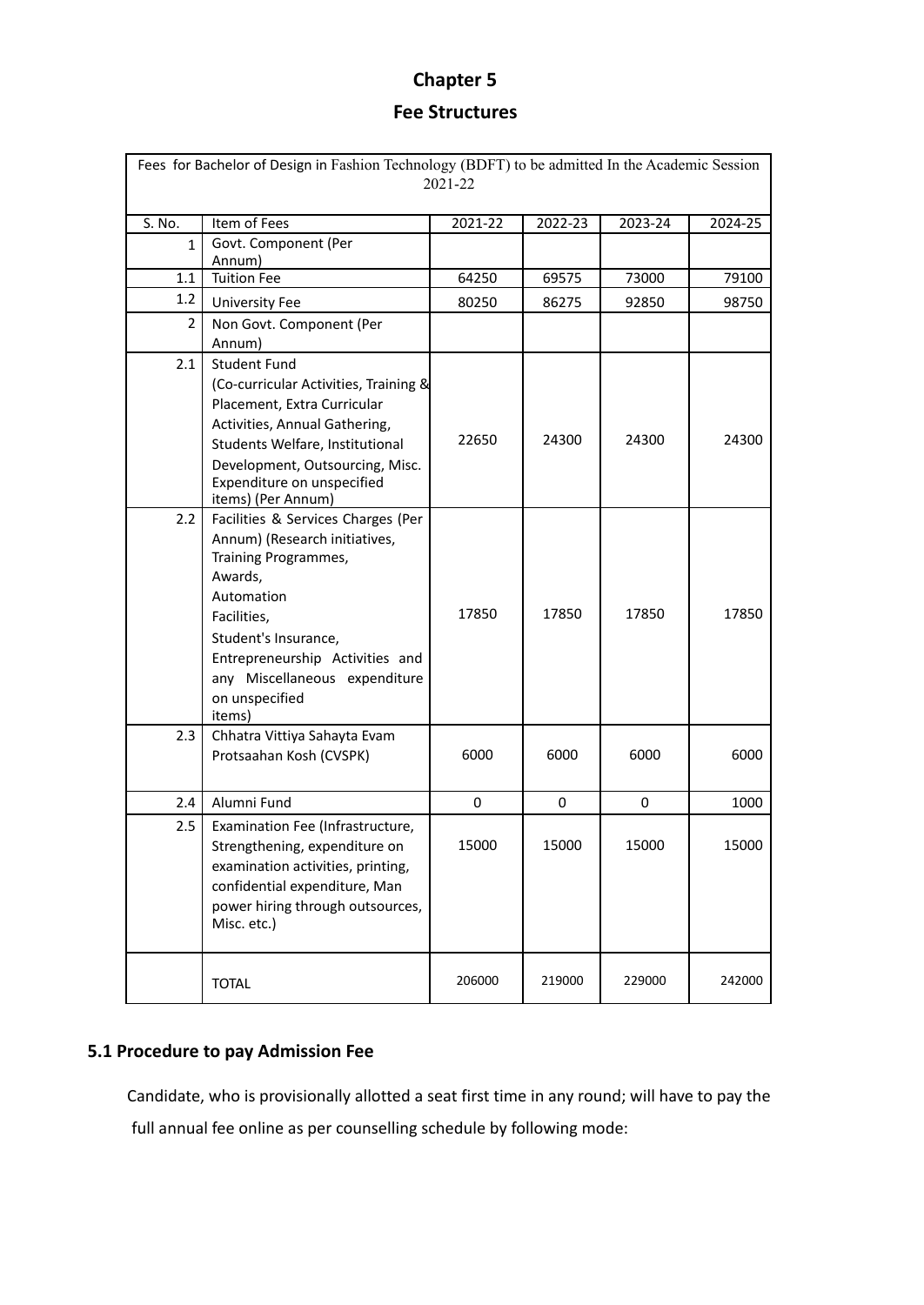#### **By Credit Card / Debit Card / Internet Banking through Our Payment Gateway**

Candidates can pay their full admission fee using Our Payment Gateway facility accessible on the NSUT website from the candidate's login account.

**Only those** Candidates, who pay their full annual fee for the first year after completing the online document verification process at the university as per the counselling schedule, will be considered as **SUCCESSFULLY ADMITTED CANDIDATES**.

**Important Note:** Candidates, who get seat allotment first time in any round and who do not pay their fee, will forfeit their seat allotment automatically and will not be considered for subsequent ONLINE rounds of seat allotment.

#### **5.2 Withdrawal of Allotted Seat and Refund of Fees**

For withdrawal of admission, a candidate is required to submit a request through NSUT website. In this regard NSUT rules are applicable. The detailed instructions about the withdrawal of allotted seat and refund of fees shall be available in the brochure on the website (www.nust.ac.in). Candidates are advised to go through the details thoroughly at this site for detailed information.

#### **Fee Refund Policy for B.Des in Fashion Technology (BDFT) Programme (2021-22):-**

#### **A. Counselling for MODE X and MODE Y**

- 1. If the candidate withdraws his/her admission by the last date of withdrawal as declared/specified in NSUT website, the fee shall be refunded after deduction of a nominal refund processing charges i. e. Rs. 1000/-.
- 2. If the candidate fails to withdraw his/her admission on or before the last date of withdrawal, full annual admission fees deposited by the candidate shall be forfeited and no refund shall be admissible.

#### **B**. **Spot/Special Rounds of Counselling**

- 1. Candidates shall be required to deposit full annual fee (for spot/special admission rounds), as specified in the NSUT website, in order to confirm the seat allotted to him/her during the spot/special admission rounds.
- 2. If the candidate withdraws admission (at any stage), from the seat allotted to him/her during the spot/special admission rounds, then the full annual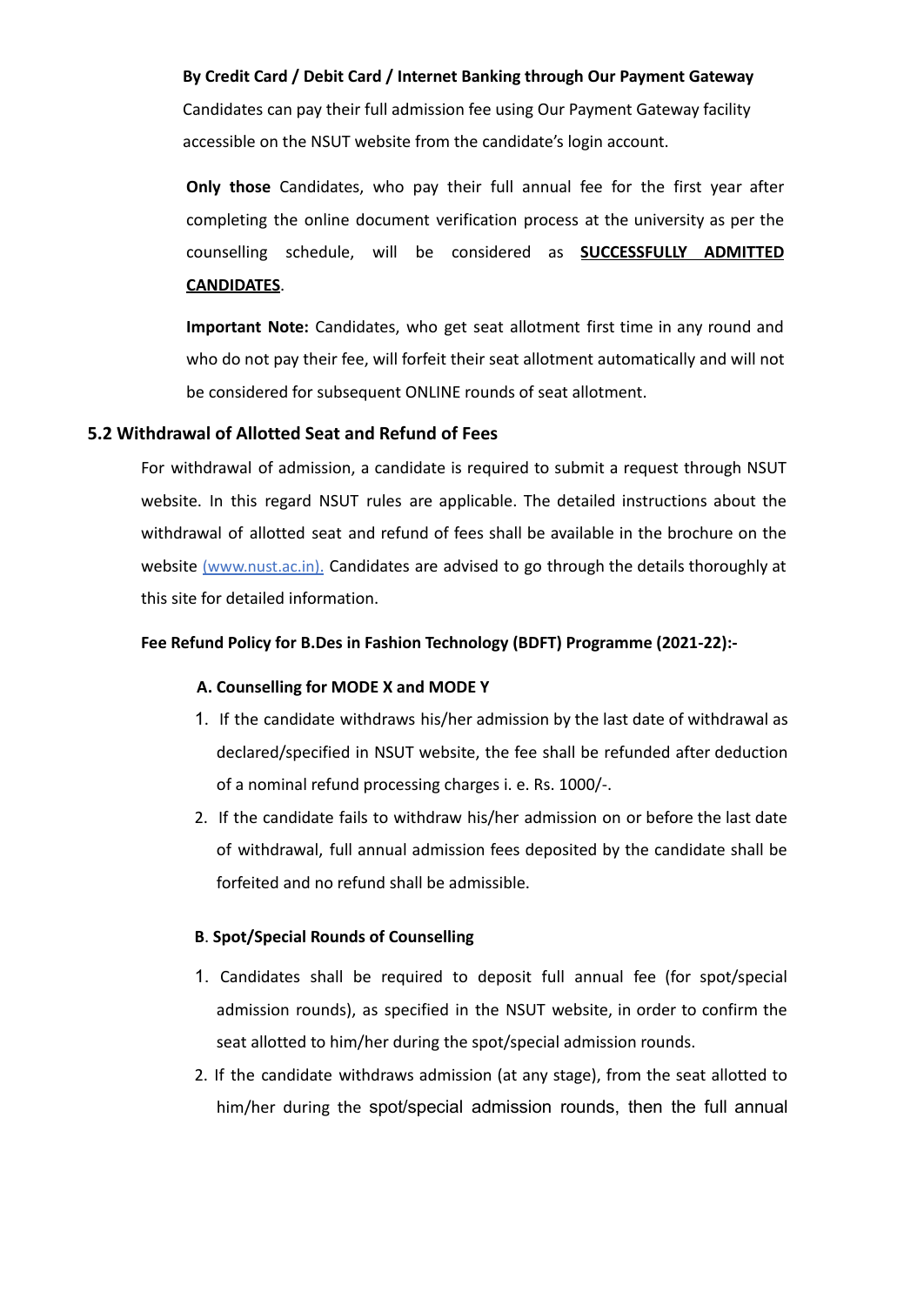fees deposited during spot/special rounds shall be forfeited, and no refund shall be admissible.

3. In this regard, decision of the Competent Authority of NSUT shall be final and binding on all.

> **Chapter 6 Certificates and Formats**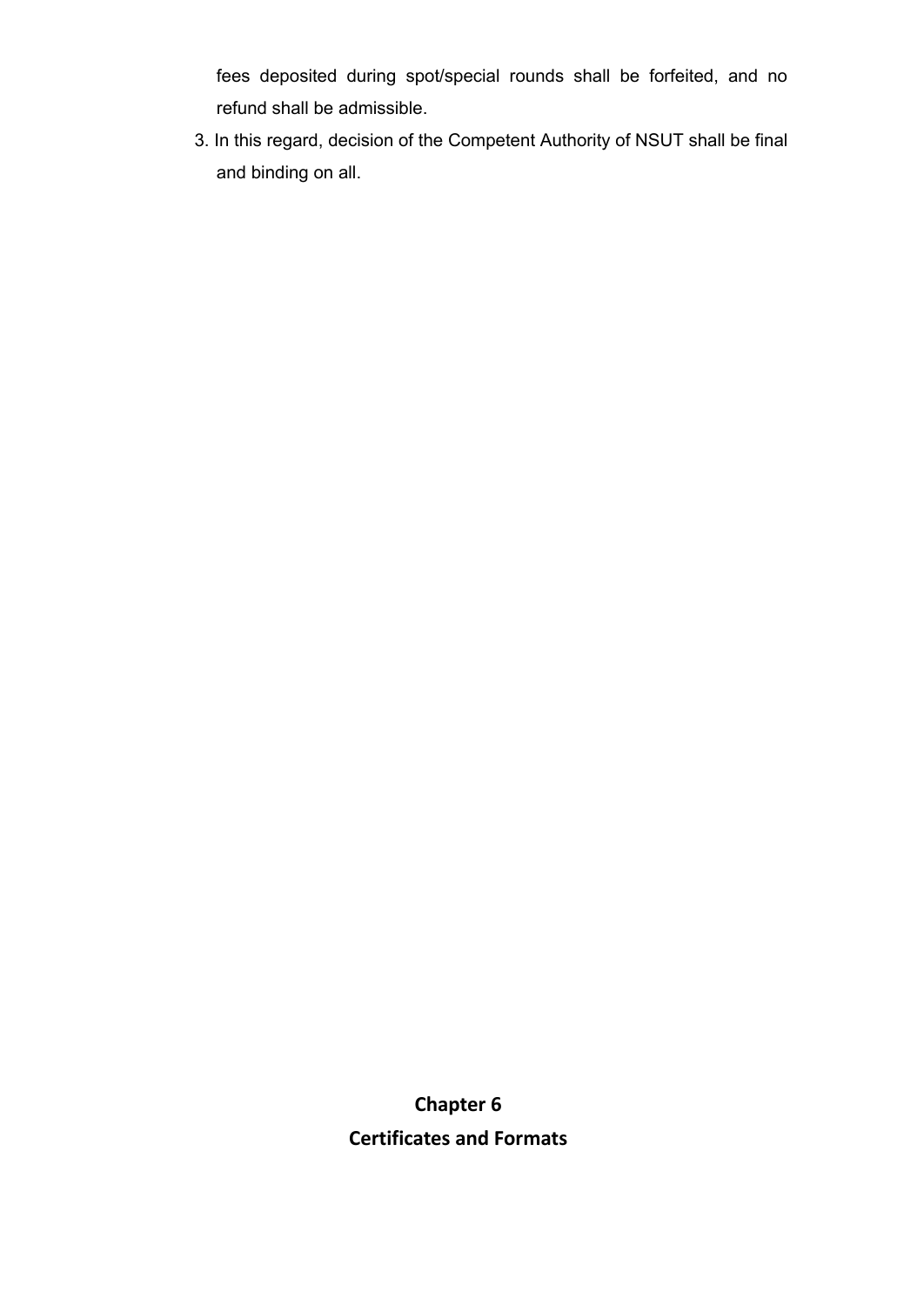The formats of some of the required certificates are printed below for the guidance for the candidates. **Separate certificates bearing the same data as specified in these sample formats are also acceptable**. Original certificates, as prescribed, should be signed by the authorities mentioned therein, under the legible seal of office.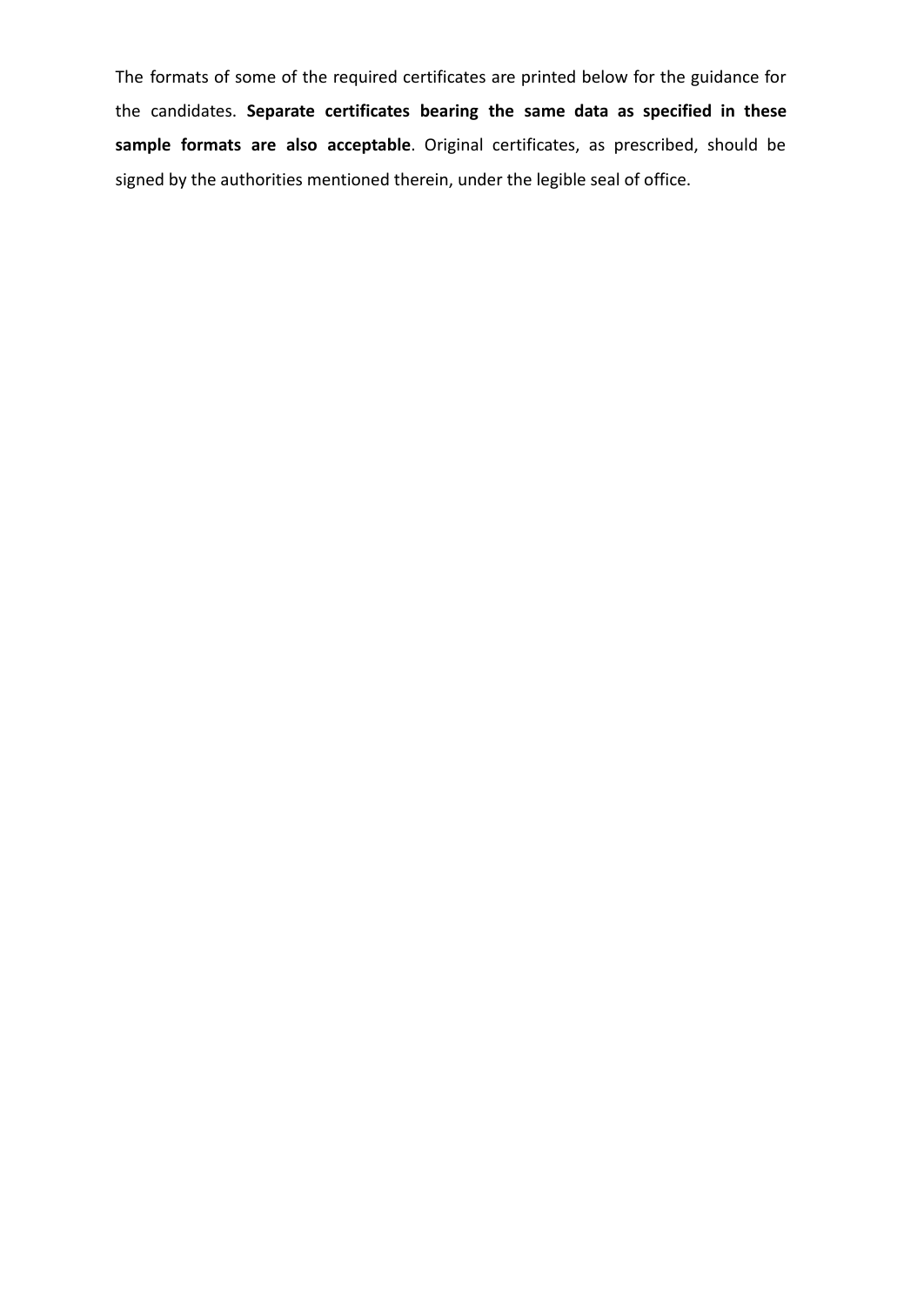# **6.1 Certificate in Respect of Defence Category (CW)**

# **CERTIFICATE FOR AVAILING ADMISSION AGAINST DEFENCE QUOTA OFFICE OF THE ZILA/RAJYA SAINIK BOARD**

| <b>This</b>         |  |                                              | is to certify that Master /Miss                                     |    |             |             |          |    |
|---------------------|--|----------------------------------------------|---------------------------------------------------------------------|----|-------------|-------------|----------|----|
|                     |  |                                              |                                                                     |    |             |             |          |    |
|                     |  |                                              |                                                                     |    |             |             | resident | of |
|                     |  |                                              |                                                                     |    |             |             |          |    |
|                     |  |                                              | pertains to the category marked below: - (Select one from below)    |    |             |             |          |    |
| (a)                 |  |                                              |                                                                     |    |             |             |          |    |
| (b)                 |  |                                              | Disabled in Action on  and boarded out from service on              |    |             |             |          |    |
|                     |  |                                              |                                                                     |    |             |             |          |    |
|                     |  |                                              |                                                                     |    |             |             |          |    |
|                     |  | attributable to military service             |                                                                     |    |             |             |          |    |
| (d)                 |  |                                              | Disabled in peace time and boarded out from service with disability |    |             |             |          |    |
|                     |  | attributable military service.               |                                                                     |    |             |             |          |    |
|                     |  | (e) Gallantry Award Winner                   |                                                                     |    |             |             |          |    |
| (f) Ex-Serviceman.  |  |                                              |                                                                     |    |             |             |          |    |
| (g) Serving Soldier |  |                                              |                                                                     |    |             |             |          |    |
|                     |  |                                              |                                                                     |    |             |             |          |    |
|                     |  | (Category_____________________________above) |                                                                     |    |             |             |          |    |
|                     |  |                                              |                                                                     |    |             |             |          |    |
| Defence quota       |  |                                              | officer/JCO/OR is eligible for Admission<br>under priority          | in | <b>NSUT</b> | against the |          |    |
|                     |  |                                              |                                                                     |    |             |             |          |    |
|                     |  |                                              | Identity Card No. is DLH-01                                         |    |             |             |          |    |
|                     |  |                                              |                                                                     |    |             |             |          |    |

NO. ……………………………………………/<br>SECRETARY (Round stamp of Office) (Zila/Rajya Sainik Board) SECRETARY (Round stamp of Office)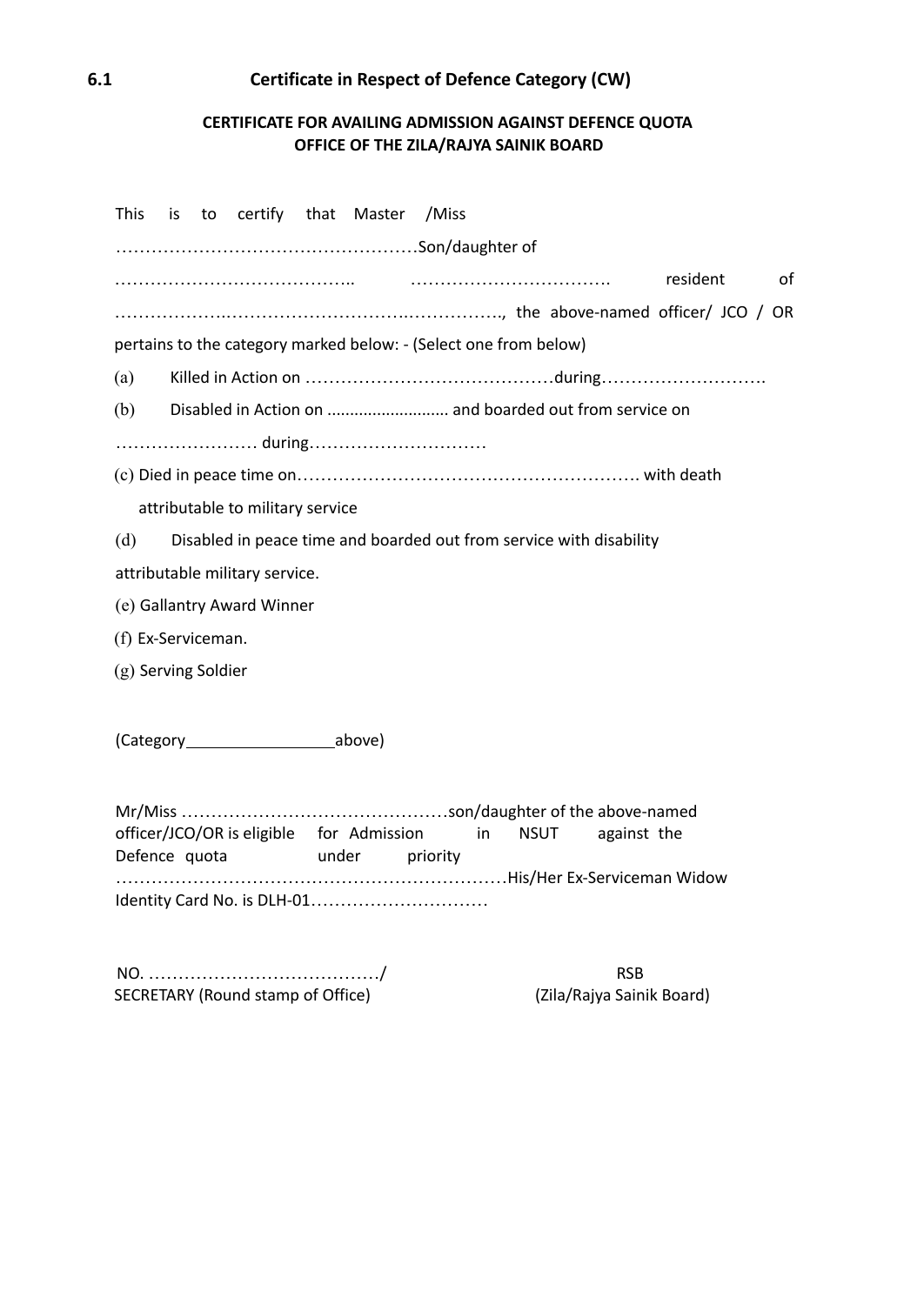# **6.2 Medical Fitness Certificate**

(To be signed by a registered medical practitioner holding a Medical Degree)

# **(TO BE SUBMITTED AT THE TIME OF ADMISSION)**

Space for

Photograph

| I certify that I have carefully examined Mr./Ms. _______________________________                                           |  |
|----------------------------------------------------------------------------------------------------------------------------|--|
| Son/daughter of Shri entertainment and the control of the control of the control of the control of the control of<br>whose |  |
| signature is                                                                                                               |  |
| given below. Based on the examination, I certify that he/she is in good mental and physical                                |  |
| health and is free from any physical defects which may interfere with his/her studies including                            |  |
| the active outdoor duties required of a professional.                                                                      |  |
|                                                                                                                            |  |
|                                                                                                                            |  |
|                                                                                                                            |  |
| Place:                                                                                                                     |  |
| Date:                                                                                                                      |  |
| Strike whichever is not applicable.                                                                                        |  |

Name & signature of the Medical Officer with seal and registration number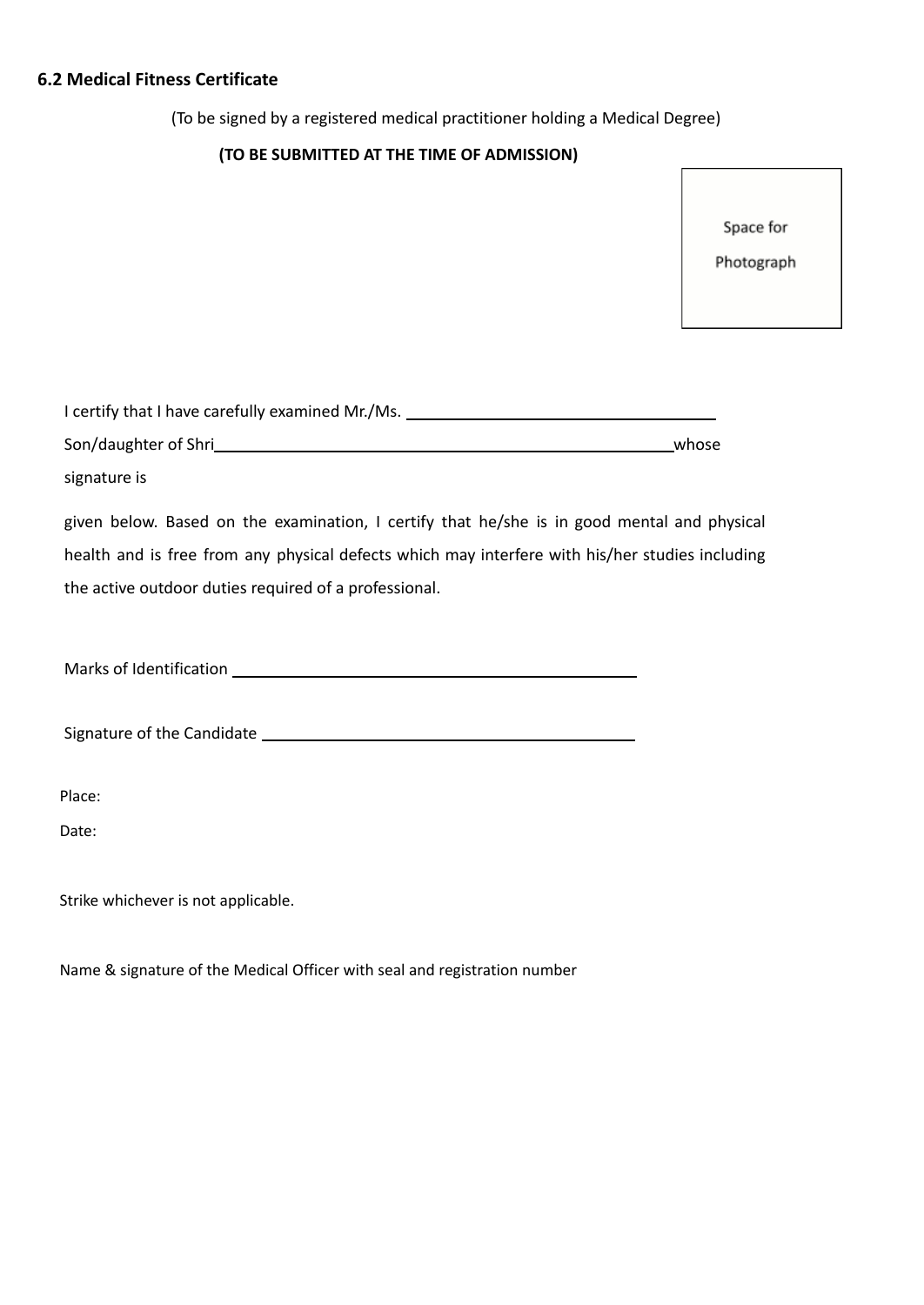# **6.3 Certificate for Differently Abled Person (PD)**

# **To be issued by Medical Board from Government Hospital**

| Name of the candidate: Mr./Ms.                                                                                                                                  |        |                              |            |
|-----------------------------------------------------------------------------------------------------------------------------------------------------------------|--------|------------------------------|------------|
|                                                                                                                                                                 |        |                              |            |
|                                                                                                                                                                 |        |                              | Space for  |
|                                                                                                                                                                 |        |                              | Photograph |
| Percentage loss of earning capacity (in words):                                                                                                                 |        |                              |            |
| Whether the candidate is otherwise able to carry on the studies and perform<br>the duties of an engineer/architect satisfactorily: ____________________________ |        |                              |            |
|                                                                                                                                                                 |        |                              |            |
|                                                                                                                                                                 |        |                              |            |
|                                                                                                                                                                 |        |                              |            |
| The candidate is FIT / UNFIT to pursue fashion technology studies. (*Strike out whichever is not                                                                |        |                              |            |
| applicable)                                                                                                                                                     |        |                              |            |
|                                                                                                                                                                 |        |                              |            |
| Doctor                                                                                                                                                          | Doctor | <b>Chief Medical Officer</b> |            |
| Date:                                                                                                                                                           |        | Seal of Office               |            |

# NOTE:

- 1. The medical board must have three members.
- 2. Candidates having temporary or progressive handicap will not be considered against these seats.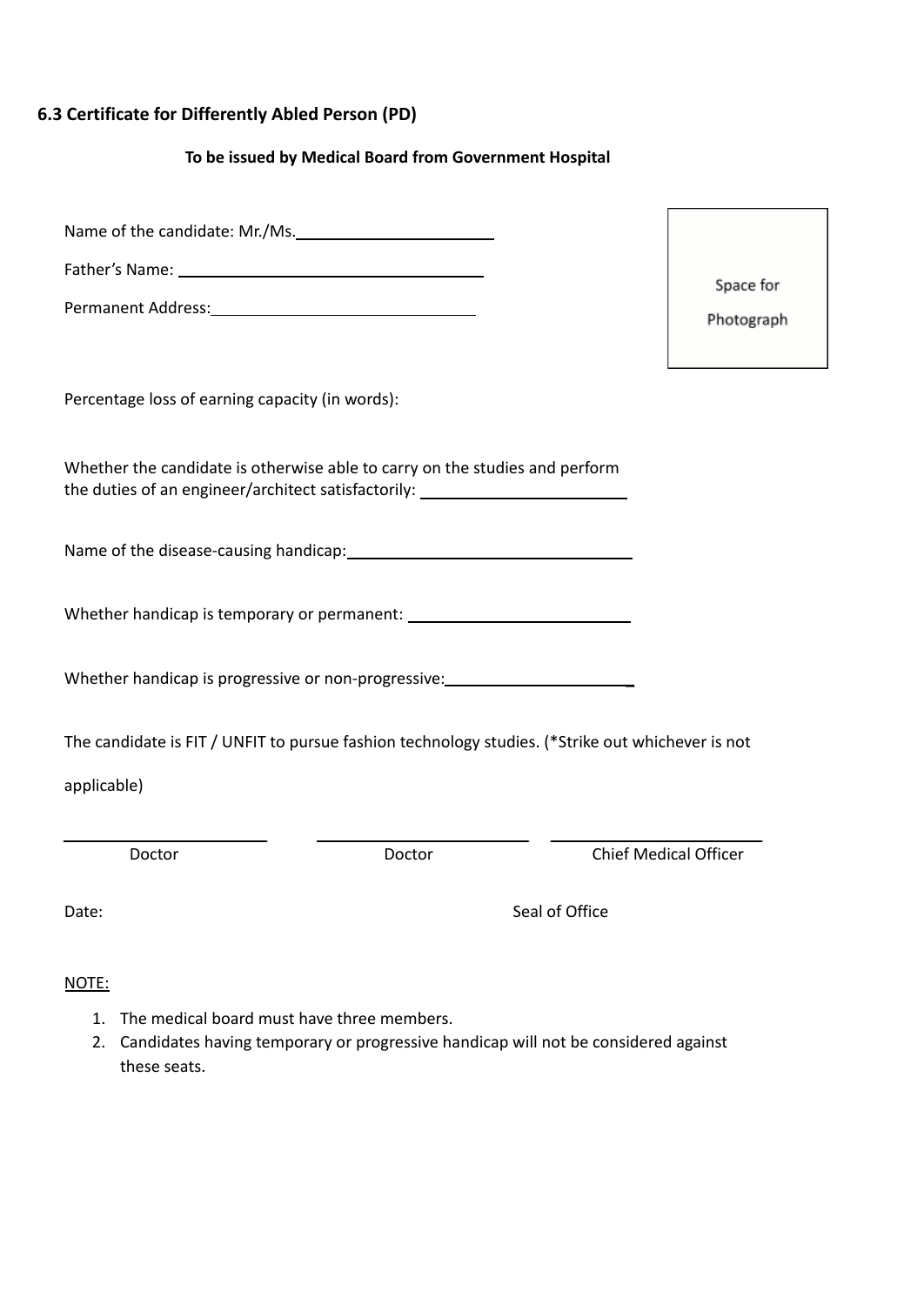# **Form-I Disability Certificate**

#### **(In cases of amputation or complete permanent paralysis of limbs and in cases of blindness)**

## **(NAME AND ADDRESS OF THE MEDICAL AUTHORITY ISSUING THE CERTIFICATE)**

|      |                                                                                |  |     |                                                                                                                                                                                                                                | <b>PP</b><br>Recent<br>size<br>Attested<br>Photograph<br>(Showing<br>face<br>only) of the person<br>with disability |
|------|--------------------------------------------------------------------------------|--|-----|--------------------------------------------------------------------------------------------------------------------------------------------------------------------------------------------------------------------------------|---------------------------------------------------------------------------------------------------------------------|
|      |                                                                                |  |     | Date: the contract of the contract of the contract of the contract of the contract of the contract of the contract of the contract of the contract of the contract of the contract of the contract of the contract of the cont |                                                                                                                     |
|      | This<br>is i                                                                   |  |     | to certify that I have carefully examined Shri/Smt./Kum.                                                                                                                                                                       |                                                                                                                     |
| Date |                                                                                |  |     |                                                                                                                                                                                                                                |                                                                                                                     |
|      |                                                                                |  |     |                                                                                                                                                                                                                                |                                                                                                                     |
|      |                                                                                |  |     |                                                                                                                                                                                                                                |                                                                                                                     |
|      |                                                                                |  |     |                                                                                                                                                                                                                                |                                                                                                                     |
|      | and am satisfied that:                                                         |  |     |                                                                                                                                                                                                                                |                                                                                                                     |
|      | 1. he/she is a case of:                                                        |  |     |                                                                                                                                                                                                                                |                                                                                                                     |
|      | a. locomotor disability                                                        |  |     |                                                                                                                                                                                                                                |                                                                                                                     |
|      | b. blindness                                                                   |  |     |                                                                                                                                                                                                                                |                                                                                                                     |
|      | (Please tick as applicable)                                                    |  |     |                                                                                                                                                                                                                                |                                                                                                                     |
|      |                                                                                |  |     |                                                                                                                                                                                                                                |                                                                                                                     |
|      | 3. He/ She has ________________%                                               |  | (in | figure)                                                                                                                                                                                                                        |                                                                                                                     |
|      | percent                                                                        |  |     |                                                                                                                                                                                                                                |                                                                                                                     |
|      |                                                                                |  |     | (in words) permanent physical impairment/blindness in relation to his/her______________                                                                                                                                        |                                                                                                                     |
|      | (part of body) as per guidelines (to be specified).                            |  |     |                                                                                                                                                                                                                                |                                                                                                                     |
|      | 4. The applicant has submitted the following document as proof of residence: - |  |     |                                                                                                                                                                                                                                |                                                                                                                     |

| Nature of Document | Date of Issue | Details of authority issuing<br>certificate |
|--------------------|---------------|---------------------------------------------|
|                    |               |                                             |

(Signature and Seal of Authorised Signatory of notified Medical Authority)

Signature/Thumb impression of the person in whose favour disability certificate is issued.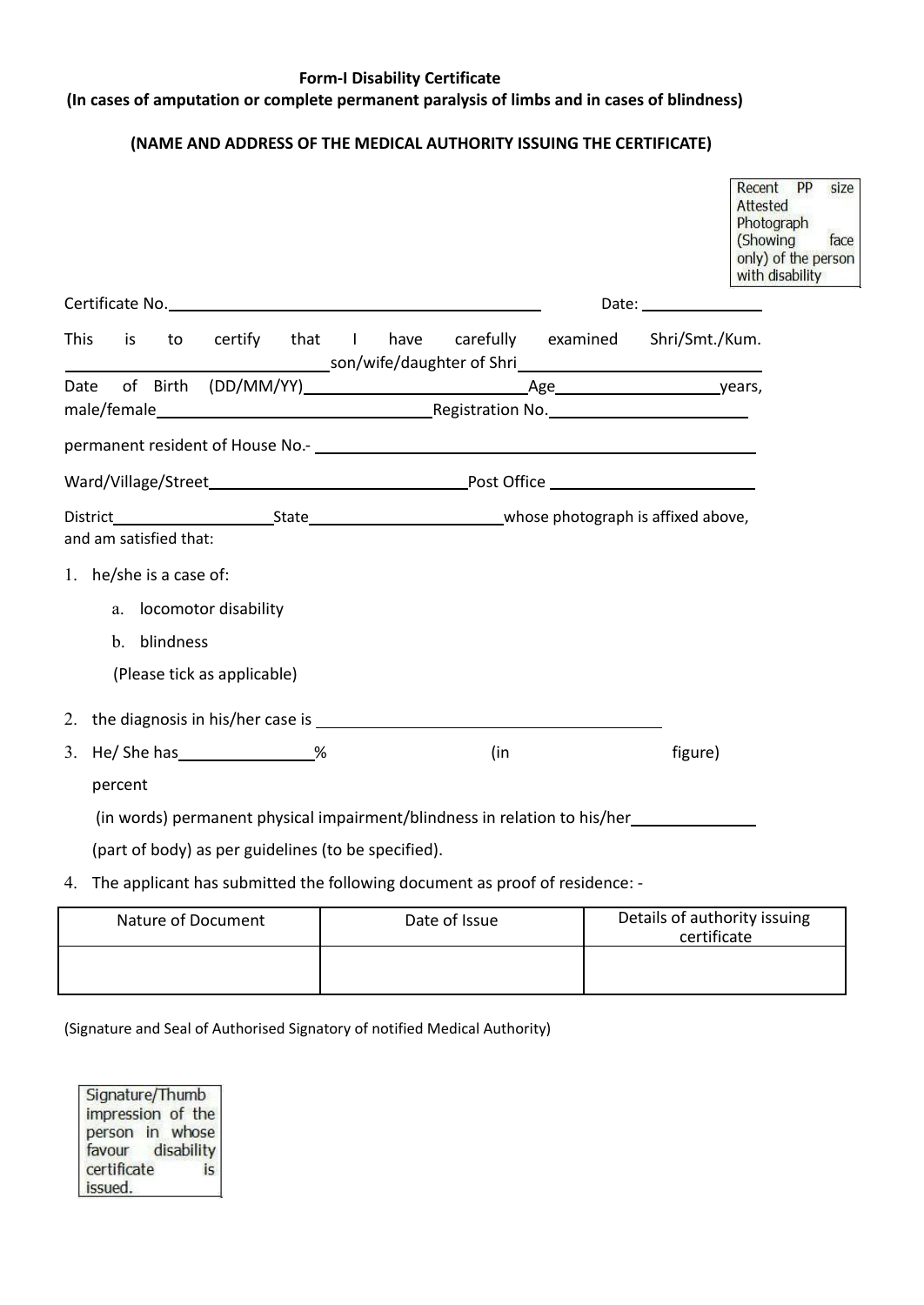# **Form II Disability Certificate (In cases of multiple disabilities**) **(NAME AND ADDRESS OF THE MEDICAL AUTHORITY ISSUING THE CERTIFICATE)**

|                                                                                                                                |                             |              | Recent PP<br>Attested<br>Photograph<br>(Showing<br>only) of the person<br>with disability | size<br>face |
|--------------------------------------------------------------------------------------------------------------------------------|-----------------------------|--------------|-------------------------------------------------------------------------------------------|--------------|
| Certificate No. 2008 - 2008 - 2008 - 2018 - 2019 - 2019 - 2019 - 2019 - 2019 - 2019 - 2019 - 2019 - 2019 - 20                  |                             | Date: $\_\_$ |                                                                                           |              |
| This is to certify that I have carefully examined Shri/Smt./Kum.                                                               |                             |              |                                                                                           |              |
|                                                                                                                                |                             |              |                                                                                           |              |
|                                                                                                                                |                             |              |                                                                                           |              |
|                                                                                                                                | permanent resident of House |              |                                                                                           | No.          |
|                                                                                                                                |                             |              |                                                                                           | whose        |
| $\mathbf{r}$ , and $\mathbf{r}$ , and $\mathbf{r}$ , and $\mathbf{r}$ , and $\mathbf{r}$ , and $\mathbf{r}$ , and $\mathbf{r}$ |                             |              |                                                                                           |              |

photograph is affixed above, and are satisfied that:

He/she is a Case of **Multiple Disability.** His/her extent of permanent physical impairment/ disability has been evaluated as per guidelines (to be specified) for the disabilities ticked below, and shown against the relevant disability in the table below:

| S. No.         | Disability           | Affected<br>Part of Body | Diagnosis | Permanent physical<br>impairment/mental<br>disability (in %) |
|----------------|----------------------|--------------------------|-----------|--------------------------------------------------------------|
| 1              | Locomotor disability | @                        |           |                                                              |
| $\overline{2}$ | Low vision           | $\#$                     |           |                                                              |
| 3              | <b>Blindness</b>     | <b>Both Eyes</b>         |           |                                                              |
| $\overline{4}$ | Hearing impairment   | £                        |           |                                                              |
| 5              | Mental retardation   | X                        |           |                                                              |
| 6              | Mental-illness       | Χ                        |           |                                                              |

**@- e.g. Left/Right/both arms/legs # -**

**e.g. Single eye/both eyes**

**£ - e.g. Left/Right/both ears**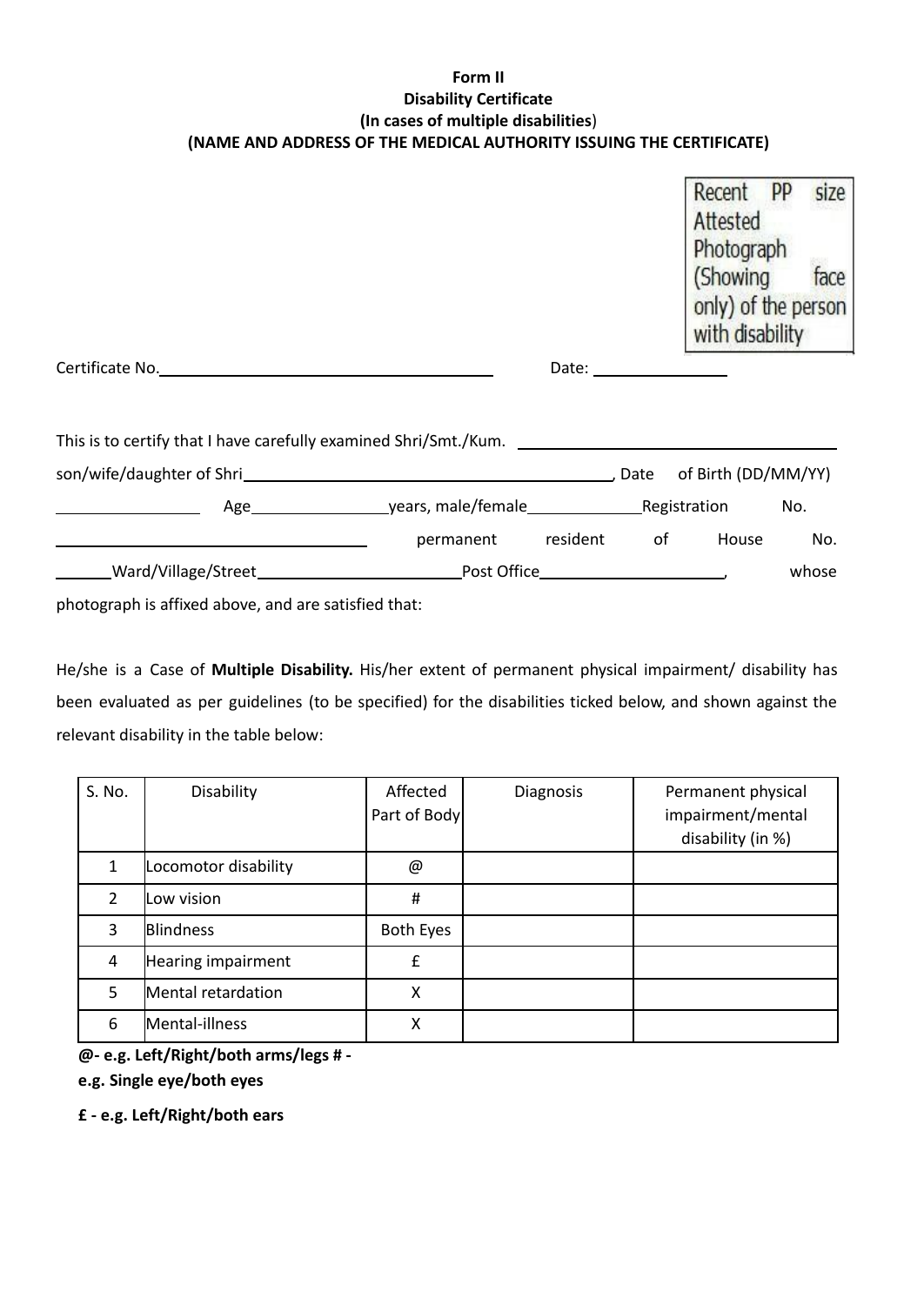## **Disability Certificate (In cases other than those mentioned in Forms I and II)**

## **(NAME AND ADDRESS OF THE MEDICAL AUTHORITY ISSUING THE CERTIFICATE)**

| Recent              | pр | size |
|---------------------|----|------|
| Attested            |    |      |
| Photograph          |    |      |
| (Showing            |    | face |
| only) of the person |    |      |
| with disability     |    |      |

Certificate No. No. 2008 and 2008 and 2008 and 2008 and 2008 and 2008 and 2008 and 2008 and 2008 and 2008 and 2008 and 2008 and 2008 and 2008 and 2008 and 2008 and 2008 and 2008 and 2008 and 2008 and 2008 and 2008 and 2008

| This is to certify that I have carefully examined Shri/Smt./Kum. |             |                          |           |
|------------------------------------------------------------------|-------------|--------------------------|-----------|
| son/wife/daughter of Shri                                        |             | Date of Birth (DD/MM/YY) |           |
|                                                                  | Age         |                          | _years,   |
| Registration<br>No.                                              | male/female |                          |           |
|                                                                  |             |                          | Permanent |
|                                                                  | resident    | οf                       |           |
|                                                                  | House       |                          | No.       |
| Ward/Village/Street_                                             |             | Post                     | Office    |
| <b>District</b>                                                  | whose       |                          |           |
| State                                                            |             |                          |           |
| photograph is affixed                                            |             |                          |           |
| above, and am satisfied that he/she is a case of<br>disability.  |             |                          |           |

His/her extent of percentage of physical impairment/disability has been evaluated as per guidelines (to be specified) and is shown against the relevant disability in the table below:

| S. No.        | Disability           | Affected<br>Part of Body | <b>Diagnosis</b> | Permanent physical<br>impairment/mental<br>disability (in %) |
|---------------|----------------------|--------------------------|------------------|--------------------------------------------------------------|
| 1             | Locomotor disability | @                        |                  |                                                              |
| $\mathcal{P}$ | Low vision           | $\#$                     |                  |                                                              |
| 3             | <b>Blindness</b>     | Both Eyes                |                  |                                                              |
| 4             | Hearing impairment   | f                        |                  |                                                              |
| 5             | Mental retardation   | X                        |                  |                                                              |
| 6             | Mental-illness       | X                        |                  |                                                              |

(Please strike out the disabilities which are not applicable.)

## **@- e.g. Left/Right/both**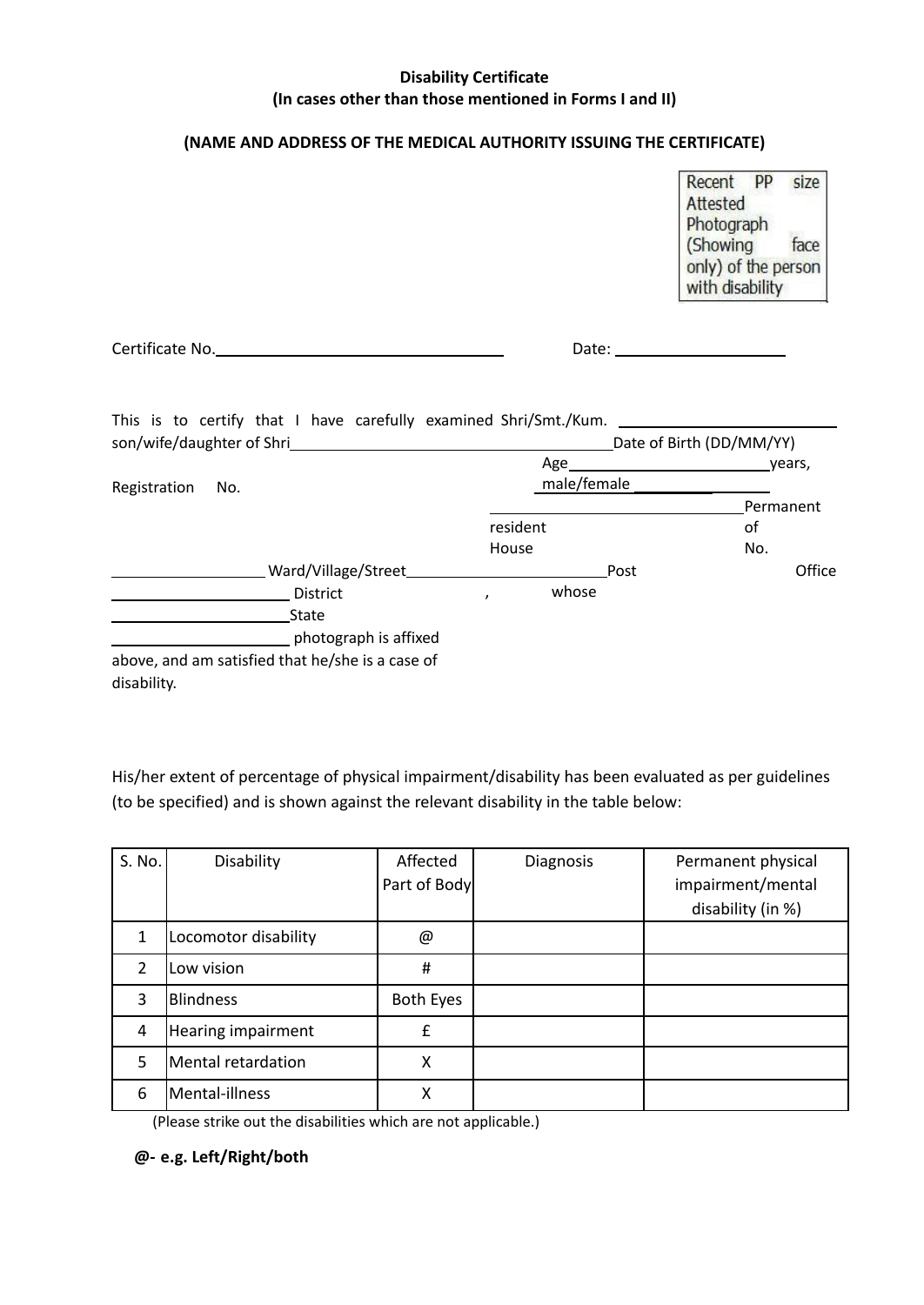**arms/legs # - e.g. Single eye/both eyes**

£**- e.g. Left/Right/both ears**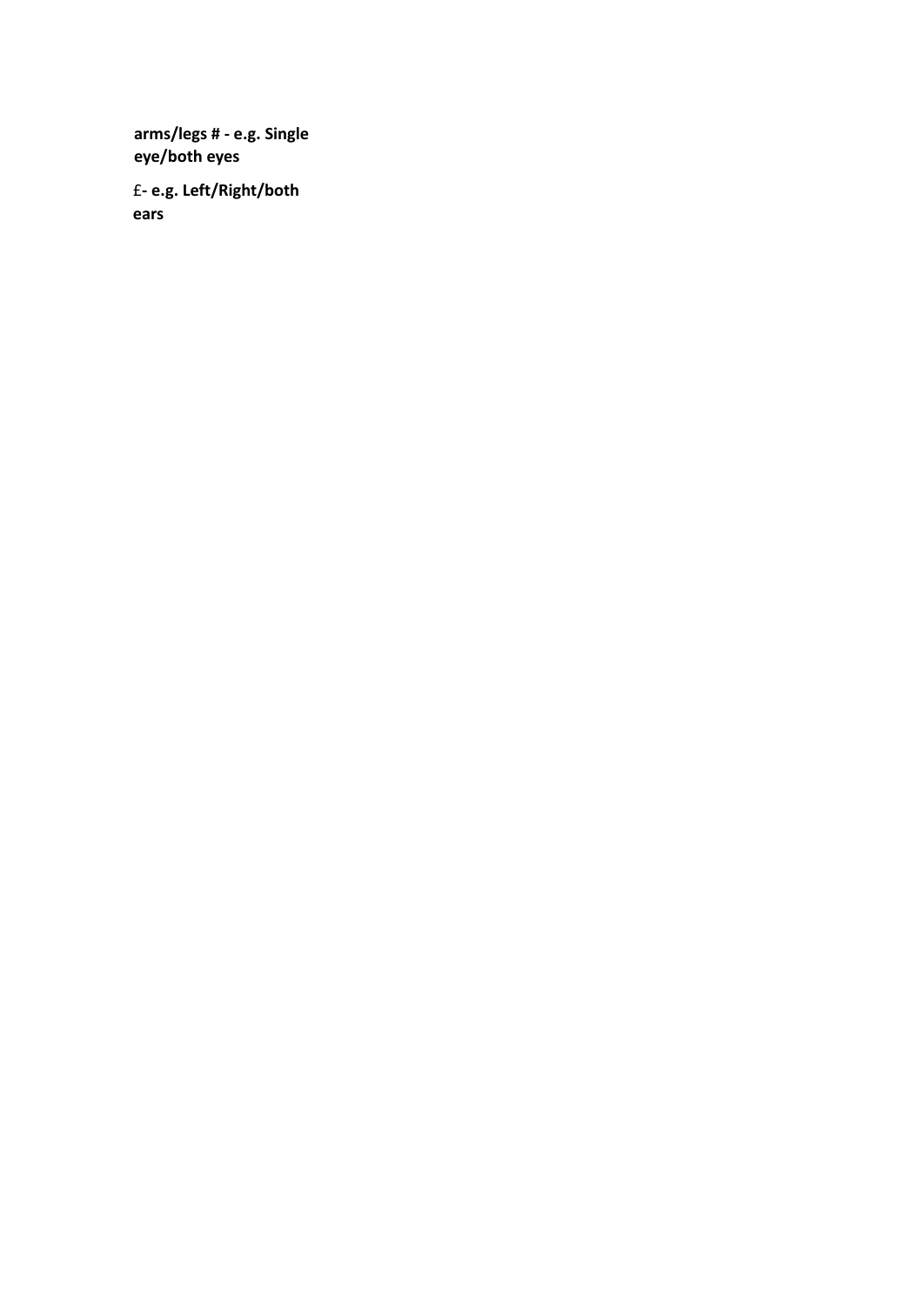- 1. The above condition is progressive/ non-progressive/ likely to improve/ not likely to improve.
- 2. Reassessment of disability is:
	- a. not necessary
	- b. is recommended/after years months, and therefore this certificate shall be valid till  $(DD/MM/YY)$
- 3. The applicant has submitted the following document as proof of residence:

| Nature of Document | Date of Issue | Details of authority issuing certificate |
|--------------------|---------------|------------------------------------------|
|                    |               |                                          |

(Authorised Signatory of notified Medical Authority) (Name and Seal)

## Countersigned

{Countersignature and seal of the CMO/Medical Superintendent/Head of Government Hospital, in case the certificate is issued by a medical authority who is not a government servant (with seal)}

Note: In case this certificate is issued by a medical authority who is not a government servant, it shall be valid only if countersigned by the Chief Medical Officer of the District. Note: The principal rules were published in the Gazette of India vide notification number S.O. 908(E), dated the 31<sup>st</sup> December, 1996.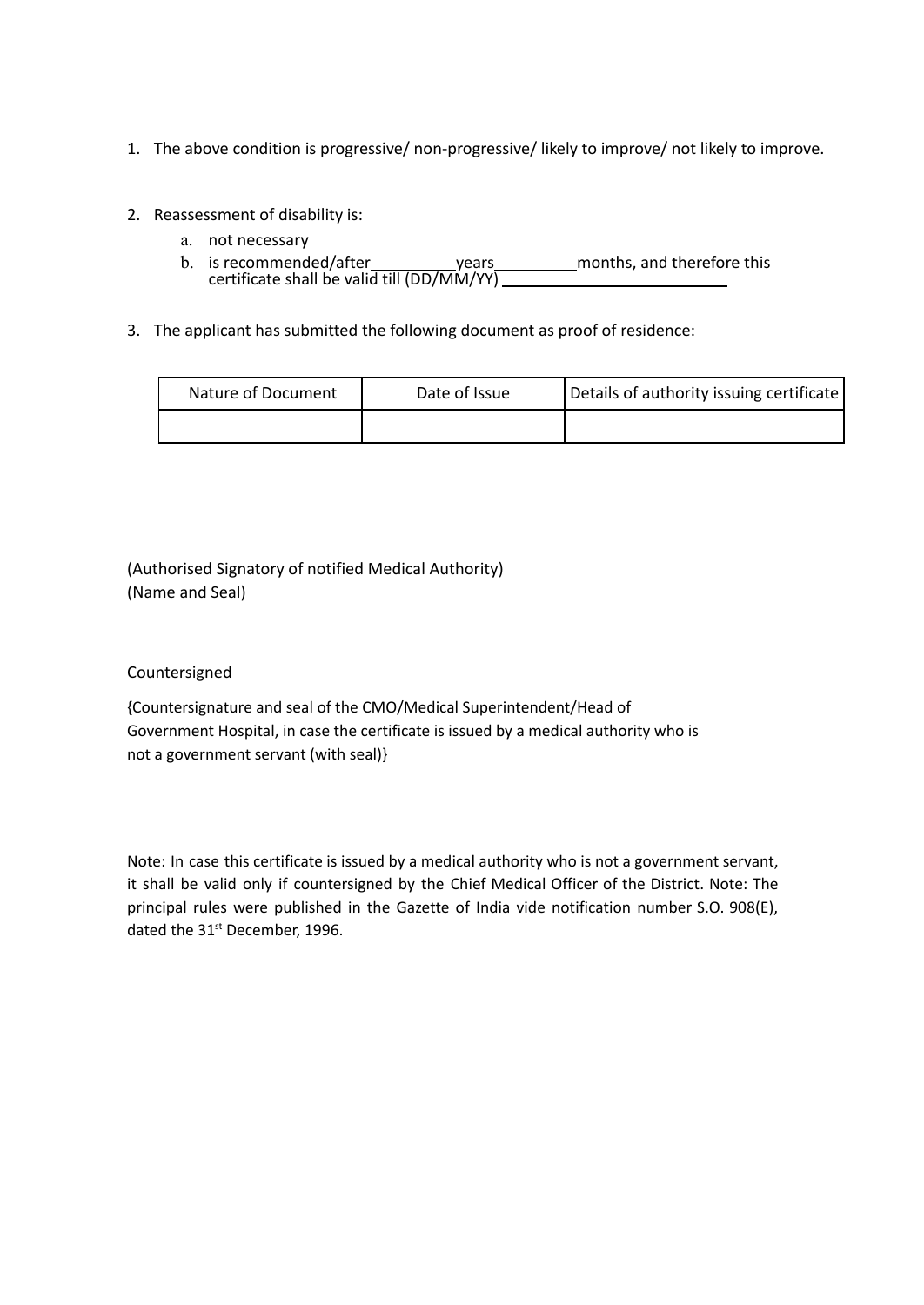# **6.4 Suitability Certificate for Availing Admission against Differently**

**Abled Person (PD) (To be submitted at the Time of**

**Counselling/Admission)**

Space for

Photograph

| Certified                                      | that Shri/ Km/ | Smt. * |          |    |            |
|------------------------------------------------|----------------|--------|----------|----|------------|
| son/daughter/wife of Shri/Smt.                 |                |        |          | 1S | physically |
| handicapped due to                             |                |        |          |    |            |
| and he/she is fit for undergoing the course(s) |                |        | at NSUT. |    |            |

Name & Signature of

The Officer In-charge

Vocational Rehabilitation Centre for Physically Handicapped 9,10,11Karkardooma, Vikas Marg, Delhi-110092.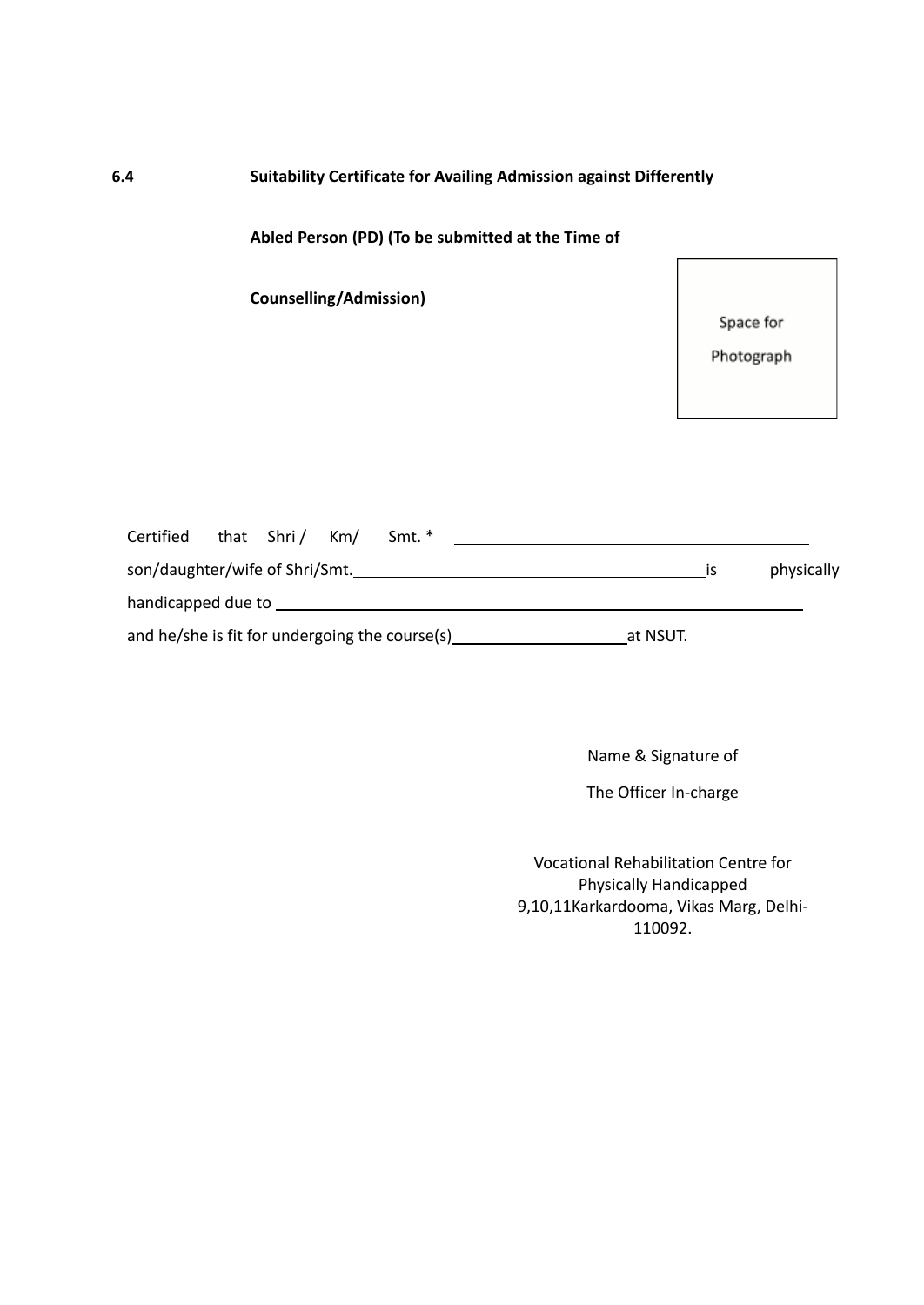# **6.5 Documents Required at the Time of Physical Reporting to the University**

- i) Receipt of the Admission Fee Payment.
- ii) Online created Registration Form duly signed by guardian/parent and candidate.
- iii) Three passport size photographs.
- iv) Printout of the Admit Card & Score Card of National/State Level Entrance Exam 2021.
- v) Mark sheet of the qualifying examination i.e., Class XII or equivalent.
- vi) Printout out of Seat Allotment Letter downloaded from [www.nsut.ac.in](http://www.nsut.ac.in/)
- vii) Date of Birth Certificate as indicated in High School or equivalent examination i.e., Class X.
- viii) Reserved category / sub-category Certificate.
- ix) Medical fitness certificate original in case of General / SC / ST / CW / OBC / EWS (Format available at 6.4 in this brochure).
- x) PD sub-category: A certificate from the Vocational Rehabilitation Centre for Physically Handicapped Karkardooma, Vikas Marg, Delhi-110092 is to be produced at the time of counselling/admission, which will certify that the applicant is fit for undergoing the said course (Format available at 7.4 in this brochure). No certificate other than this shall be allowed for claiming a seat under" PD" Category. The decision of the Chairman, Admission Committee regarding the eligibility/admission of any applicant shall be final.